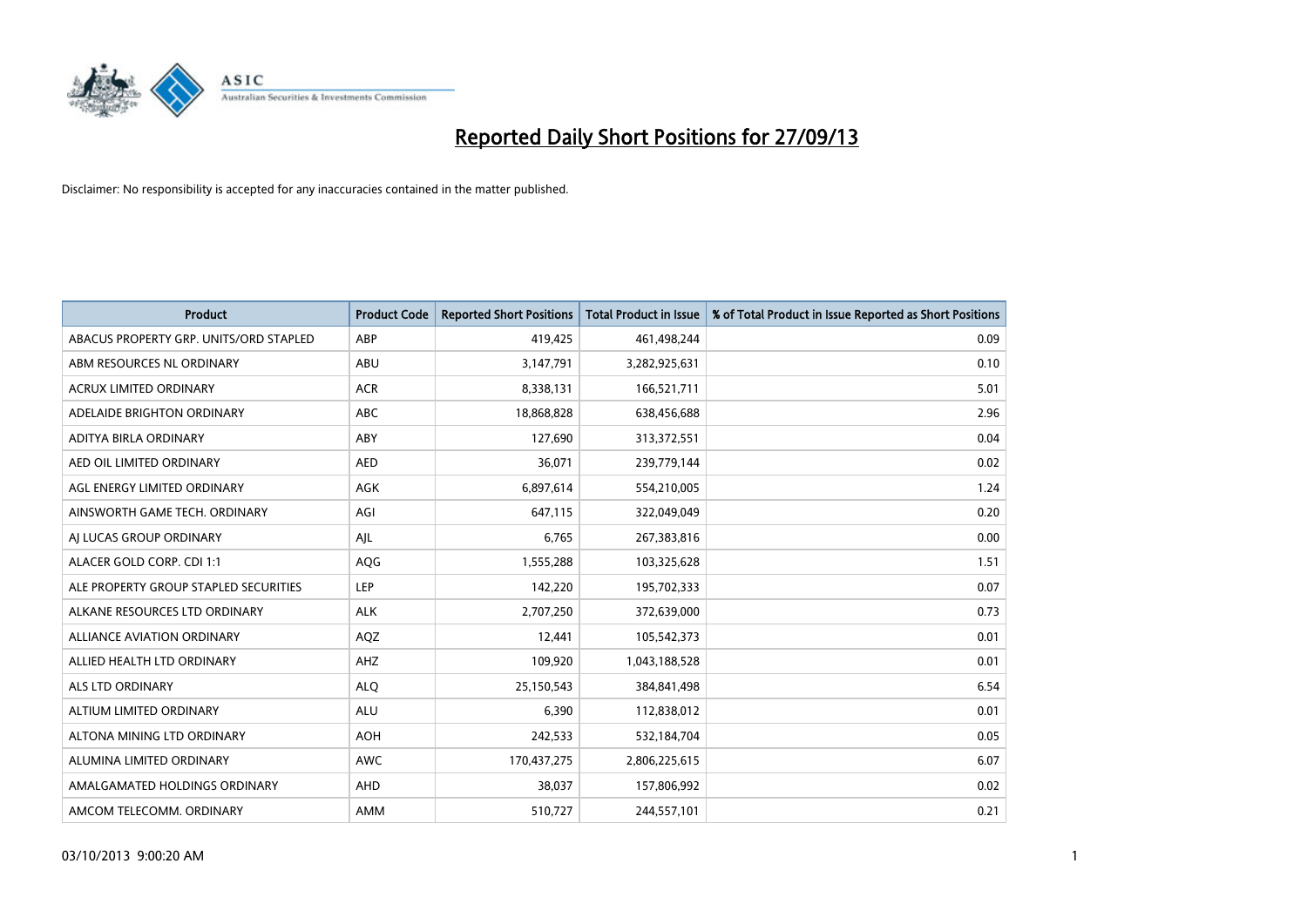

| <b>Product</b>                            | <b>Product Code</b> | <b>Reported Short Positions</b> | <b>Total Product in Issue</b> | % of Total Product in Issue Reported as Short Positions |
|-------------------------------------------|---------------------|---------------------------------|-------------------------------|---------------------------------------------------------|
| AMCOR LIMITED ORDINARY                    | AMC                 | 4,091,751                       | 1,206,684,923                 | 0.34                                                    |
| AMP LIMITED ORDINARY                      | AMP                 | 21,052,069                      | 2,944,564,649                 | 0.71                                                    |
| AMPELLA MINING ORDINARY                   | <b>AMX</b>          | 365,381                         | 248,000,493                   | 0.15                                                    |
| ANGLOGOLD ASHANTI CDI 5:1                 | AGG                 | 1                               | 89,207,765                    | 0.00                                                    |
| ANSELL LIMITED ORDINARY                   | <b>ANN</b>          | 8,666,684                       | 130,617,963                   | 6.64                                                    |
| ANTARES ENERGY LTD ORDINARY               | <b>AZZ</b>          | 290,043                         | 255,000,000                   | 0.11                                                    |
| ANZ BANKING GRP LTD ORDINARY              | ANZ                 | 8,420,935                       | 2,743,614,407                 | 0.31                                                    |
| APA GROUP STAPLED SECURITIES              | APA                 | 10,558,730                      | 835,750,807                   | 1.26                                                    |
| APN NEWS & MEDIA ORDINARY                 | <b>APN</b>          | 16,205,078                      | 661,526,586                   | 2.45                                                    |
| AQUARIUS PLATINUM. ORDINARY               | <b>AOP</b>          | 6,640,734                       | 486,851,336                   | 1.36                                                    |
| AQUILA RESOURCES ORDINARY                 | <b>AQA</b>          | 14,476,557                      | 411,804,442                   | 3.52                                                    |
| ARAFURA RESOURCE LTD ORDINARY             | ARU                 | 8,367                           | 441,270,644                   | 0.00                                                    |
| ARB CORPORATION ORDINARY                  | ARP                 | 831,156                         | 72,481,302                    | 1.15                                                    |
| ARDENT LEISURE GROUP STAPLED SECURITIES   | AAD                 | 3,131,397                       | 404,994,420                   | 0.77                                                    |
| ARISTOCRAT LEISURE ORDINARY               | ALL                 | 7,441,566                       | 551,418,047                   | 1.35                                                    |
| ARRIUM LTD ORDINARY                       | ARI                 | 30,739,185                      | 1,355,433,903                 | 2.27                                                    |
| ASCIANO LIMITED ORDINARY                  | <b>AIO</b>          | 15,516,873                      | 975,385,664                   | 1.59                                                    |
| ASG GROUP LIMITED ORDINARY                | ASZ                 | 1,212,534                       | 206,720,839                   | 0.59                                                    |
| ASPEN GROUP ORD/UNITS STAPLED             | APZ                 | 396,386                         | 1,198,480,019                 | 0.03                                                    |
| ASTRO JAP PROP GROUP STAPLED US PROHIBIT. | AJA                 | 18,990                          | 67,211,752                    | 0.03                                                    |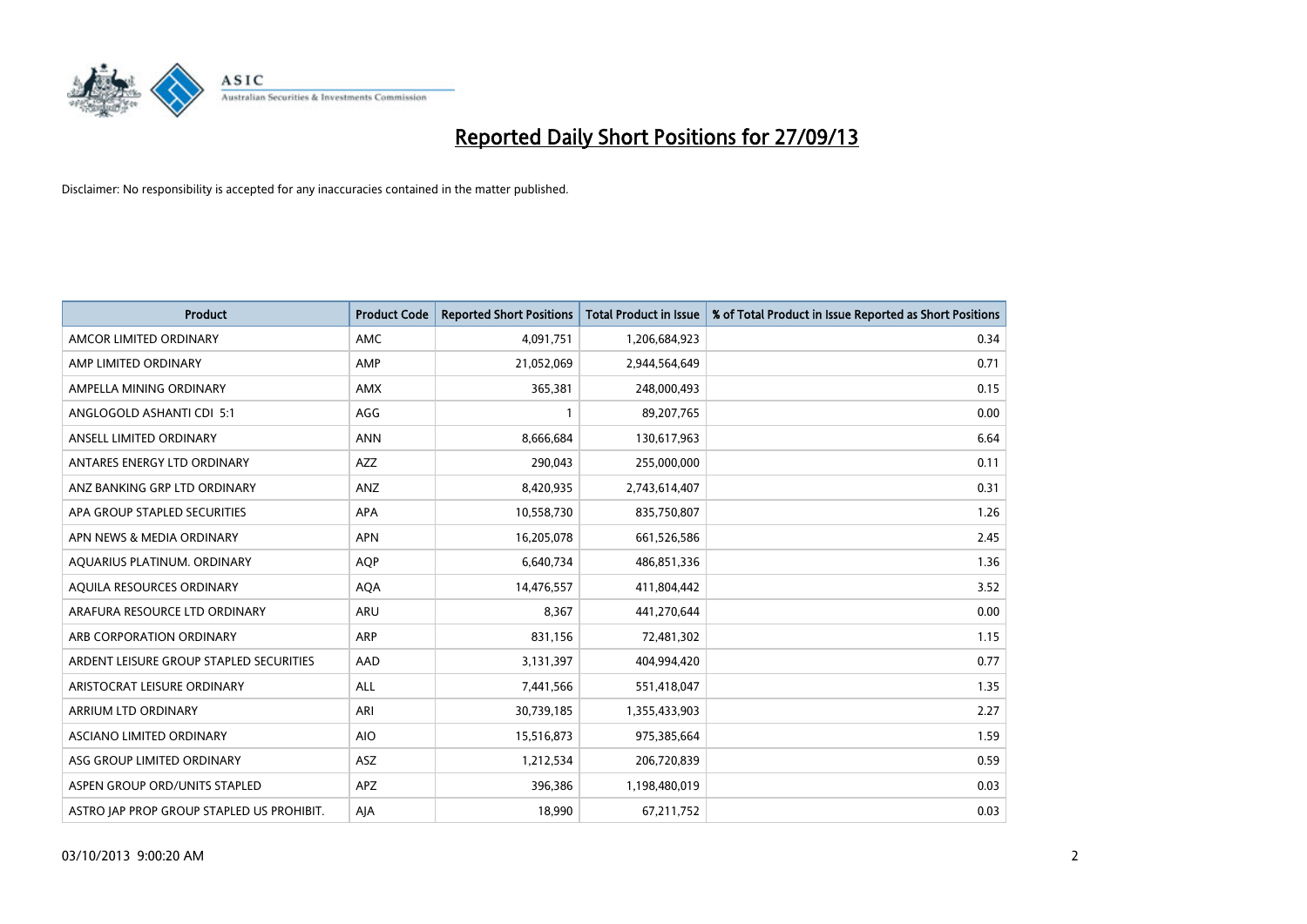

| <b>Product</b>                       | <b>Product Code</b> | <b>Reported Short Positions</b> | <b>Total Product in Issue</b> | % of Total Product in Issue Reported as Short Positions |
|--------------------------------------|---------------------|---------------------------------|-------------------------------|---------------------------------------------------------|
| ASX LIMITED ORDINARY                 | <b>ASX</b>          | 2,198,353                       | 193,595,162                   | 1.14                                                    |
| ATCOR MEDICAL ORDINARY               | ACG                 | 612,413                         | 151,765,279                   | 0.40                                                    |
| ATLAS IRON LIMITED ORDINARY          | <b>AGO</b>          | 42,611,383                      | 915,416,159                   | 4.65                                                    |
| AUCKLAND INTERNATION ORDINARY        | AIA                 | 116,749                         | 1,322,564,489                 | 0.01                                                    |
| AURIZON HOLDINGS LTD ORDINARY        | <b>AZI</b>          | 9,889,968                       | 2,137,284,503                 | 0.46                                                    |
| <b>AURORA OIL &amp; GAS ORDINARY</b> | <b>AUT</b>          | 6,799,064                       | 448,785,778                   | 1.51                                                    |
| <b>AUSDRILL LIMITED ORDINARY</b>     | <b>ASL</b>          | 13,420,255                      | 312,277,224                   | 4.30                                                    |
| AUSENCO LIMITED ORDINARY             | AAX                 | 973,142                         | 123,527,574                   | 0.79                                                    |
| AUST VINTAGE LTD ORDINARY            | <b>AVG</b>          | 475,000                         | 194,532,692                   | 0.24                                                    |
| <b>AUSTAL LIMITED ORDINARY</b>       | ASB                 | 685,887                         | 346,007,639                   | 0.20                                                    |
| AUSTBROKERS HOLDINGS ORDINARY        | <b>AUB</b>          | 15,472                          | 58,271,735                    | 0.03                                                    |
| AUSTIN ENGINEERING ORDINARY          | <b>ANG</b>          | 274,948                         | 73,164,403                    | 0.38                                                    |
| AUSTRALAND PROPERTY STAPLED SECURITY | <b>ALZ</b>          | 1,311,779                       | 578,324,670                   | 0.23                                                    |
| AUSTRALIAN AGRICULT, ORDINARY        | AAC                 | 4,192,697                       | 413,909,874                   | 1.01                                                    |
| AUSTRALIAN INFR LTD ORDINARY         | <b>AIX</b>          | 306,516                         | 620,733,944                   | 0.05                                                    |
| AUSTRALIAN PHARM. ORDINARY           | API                 | 1,013,266                       | 488,115,883                   | 0.21                                                    |
| AUSTRALIAN POWER ORDINARY            | <b>APK</b>          | 1,000                           | 192,246,334                   | 0.00                                                    |
| AUTOMOTIVE HOLDINGS ORDINARY         | <b>AHE</b>          | 234,100                         | 260,579,682                   | 0.09                                                    |
| AVANCO RESOURCES LTD ORDINARY        | AVB                 | 41,148                          | 1,113,993,968                 | 0.00                                                    |
| AVIENNINGS LIMITED ORDINARY          | <b>AVJ</b>          | 69,999                          | 384,423,851                   | 0.02                                                    |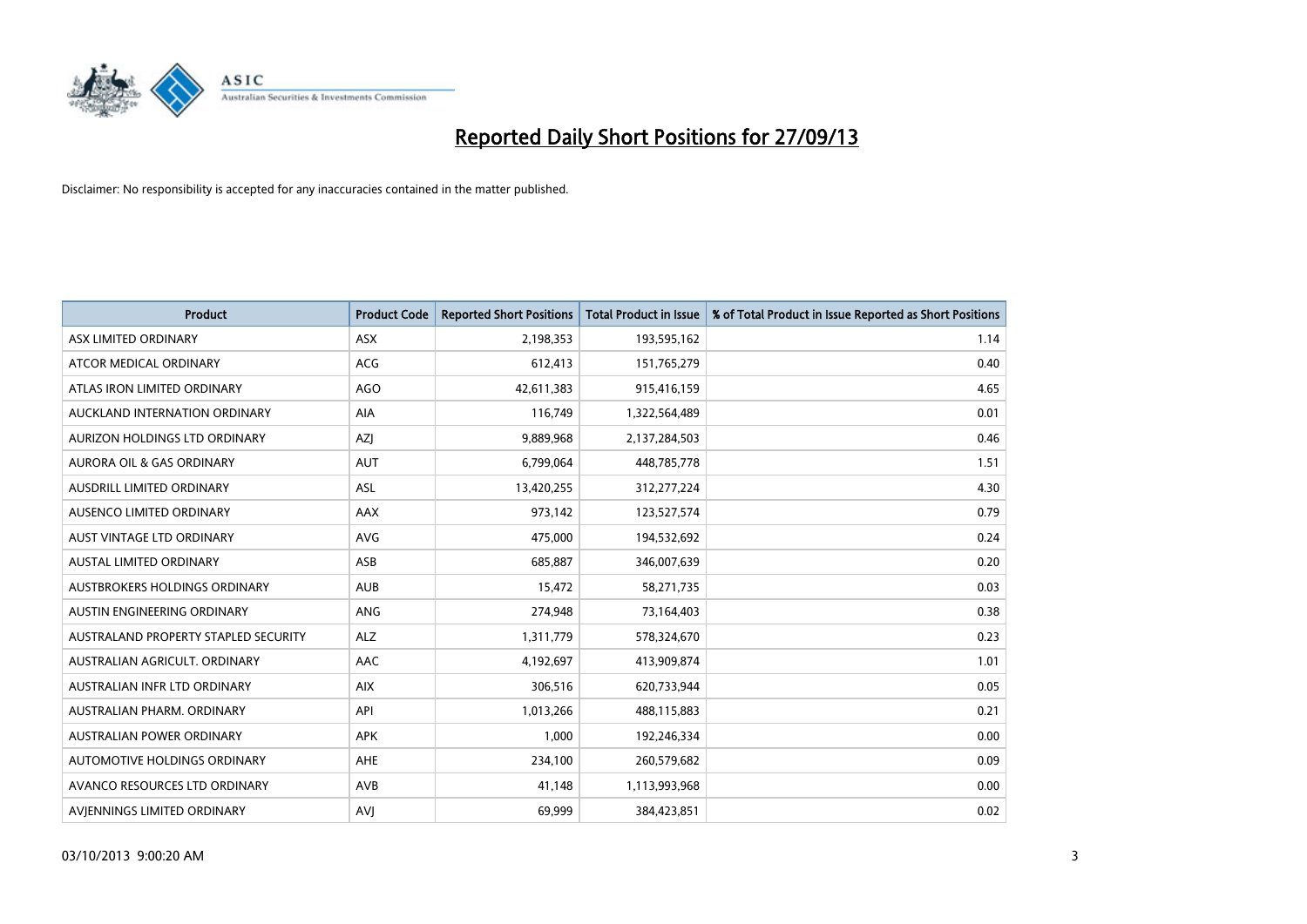

| <b>Product</b>                                | <b>Product Code</b> | <b>Reported Short Positions</b> | <b>Total Product in Issue</b> | % of Total Product in Issue Reported as Short Positions |
|-----------------------------------------------|---------------------|---------------------------------|-------------------------------|---------------------------------------------------------|
| AWE LIMITED ORDINARY                          | <b>AWE</b>          | 1,356,826                       | 522,116,985                   | 0.26                                                    |
| <b>BANDANNA ENERGY ORDINARY</b>               | <b>BND</b>          | 18,639,144                      | 528,481,199                   | 3.53                                                    |
| BANK OF QUEENSLAND. ORDINARY                  | <b>BOQ</b>          | 8,425,579                       | 319,809,993                   | 2.63                                                    |
| <b>BASE RES LIMITED ORDINARY</b>              | <b>BSE</b>          | 4,377,173                       | 561,840,029                   | 0.78                                                    |
| BATHURST RES NZ LTD ORDINARY                  | <b>BRL</b>          | 19,636,095                      | 809,635,097                   | 2.43                                                    |
| <b>BC IRON LIMITED ORDINARY</b>               | <b>BCI</b>          | 2,616                           | 123,628,630                   | 0.00                                                    |
| BEACH ENERGY LIMITED ORDINARY                 | <b>BPT</b>          | 22,050,016                      | 1,269,521,118                 | 1.74                                                    |
| BEADELL RESOURCE LTD ORDINARY                 | <b>BDR</b>          | 47,837,898                      | 788,277,280                   | 6.07                                                    |
| BEGA CHEESE LTD ORDINARY                      | <b>BGA</b>          | 189,146                         | 151,866,050                   | 0.12                                                    |
| BENDIGO AND ADELAIDE ORDINARY                 | <b>BEN</b>          | 12,695,349                      | 407,229,525                   | 3.12                                                    |
| BERKELEY RESOURCES ORDINARY                   | <b>BKY</b>          | 643,354                         | 179,393,323                   | 0.36                                                    |
| <b>BHP BILLITON LIMITED ORDINARY</b>          | <b>BHP</b>          | 6,250,112                       | 3,211,691,105                 | 0.19                                                    |
| <b>BILLABONG ORDINARY</b>                     | <b>BBG</b>          | 18,935,541                      | 478,944,292                   | 3.95                                                    |
| <b>BIONOMICS LIMITED ORDINARY</b>             | <b>BNO</b>          | 84,417                          | 411,765,250                   | 0.02                                                    |
| BLACKMORES LIMITED ORDINARY                   | <b>BKL</b>          | 7,750                           | 16,973,764                    | 0.05                                                    |
| <b>BLACKTHORN RESOURCES ORD US PROHIBITED</b> | <b>BTR</b>          | 525,801                         | 164,285,950                   | 0.32                                                    |
| <b>BLUESCOPE STEEL LTD ORDINARY</b>           | <b>BSL</b>          | 5,039,795                       | 558,733,728                   | 0.90                                                    |
| BOART LONGYEAR ORDINARY                       | <b>BLY</b>          | 44,348,750                      | 461,163,412                   | 9.62                                                    |
| <b>BOOM LOGISTICS ORDINARY</b>                | <b>BOL</b>          | 99,999                          | 470,598,576                   | 0.02                                                    |
| BORAL LIMITED, ORDINARY                       | <b>BLD</b>          | 59,736,395                      | 774,000,641                   | 7.72                                                    |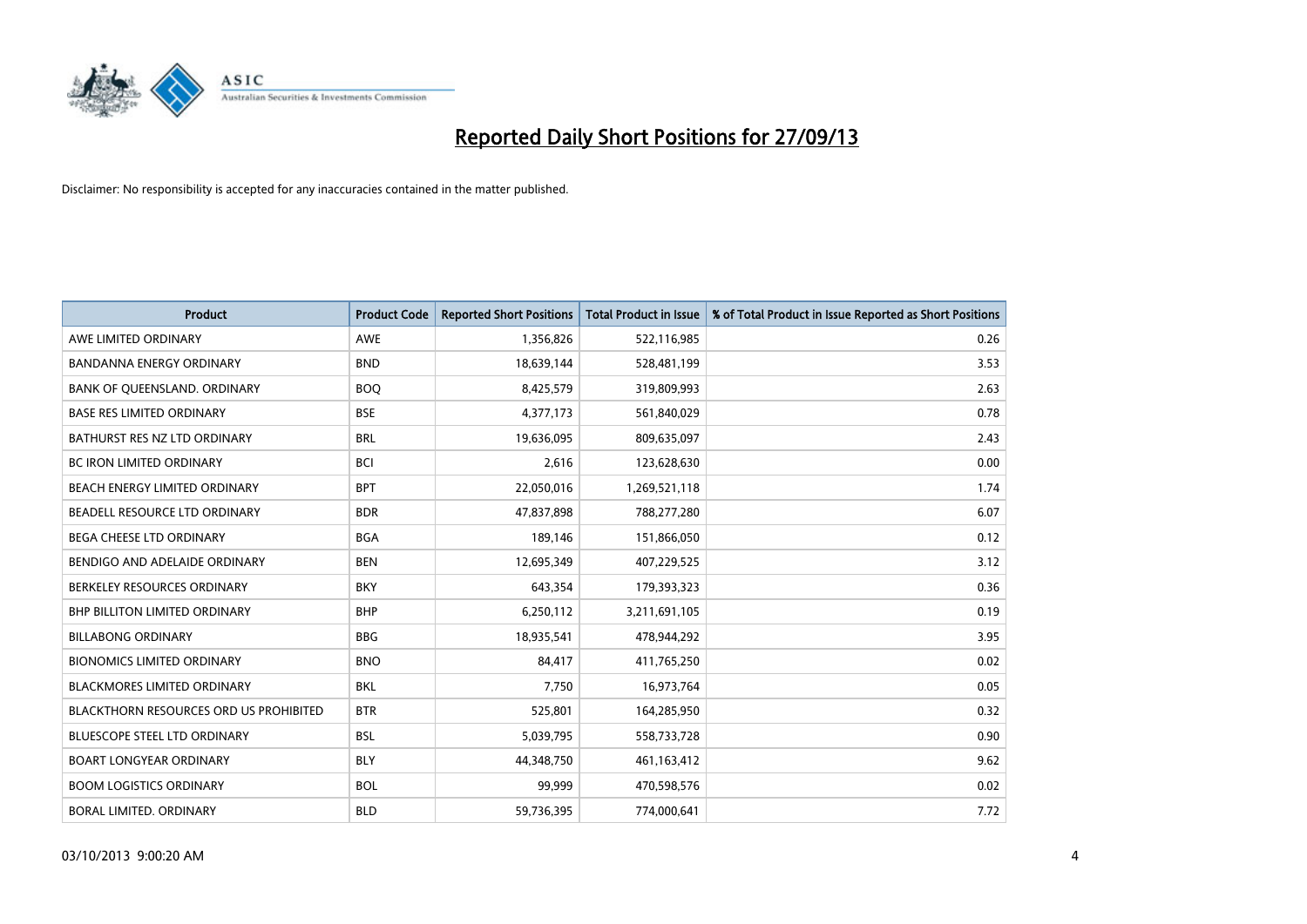

| <b>Product</b>                       | <b>Product Code</b> | <b>Reported Short Positions</b> | <b>Total Product in Issue</b> | % of Total Product in Issue Reported as Short Positions |
|--------------------------------------|---------------------|---------------------------------|-------------------------------|---------------------------------------------------------|
| <b>BRADKEN LIMITED ORDINARY</b>      | <b>BKN</b>          | 14,036,682                      | 169,240,662                   | 8.29                                                    |
| <b>BRAMBLES LIMITED ORDINARY</b>     | <b>BXB</b>          | 1,973,855                       | 1,558,696,462                 | 0.13                                                    |
| <b>BREVILLE GROUP LTD ORDINARY</b>   | <b>BRG</b>          | 3,559,606                       | 130,095,322                   | 2.74                                                    |
| BRICKWORKS LIMITED ORDINARY          | <b>BKW</b>          | 92,074                          | 147,818,132                   | 0.06                                                    |
| BROCKMAN MINING LTD ORDINARY         | <b>BCK</b>          | 90,995                          | 7,894,482,131                 | 0.00                                                    |
| BT INVESTMENT MNGMNT ORDINARY        | <b>BTT</b>          | 24,912                          | 278,100,237                   | 0.01                                                    |
| <b>BUCCANEER ENERGY LTD ORDINARY</b> | <b>BCC</b>          | 91,557                          | 2,398,671,956                 | 0.00                                                    |
| <b>BURU ENERGY ORDINARY</b>          | <b>BRU</b>          | 11,657,578                      | 298,365,707                   | 3.91                                                    |
| <b>BWP TRUST ORDINARY UNITS</b>      | <b>BWP</b>          | 6,994,036                       | 627,165,919                   | 1.12                                                    |
| CABCHARGE AUSTRALIA ORDINARY         | CAB                 | 12,746,516                      | 120,430,683                   | 10.58                                                   |
| CALTEX AUSTRALIA ORDINARY            | <b>CTX</b>          | 1,747,831                       | 270,000,000                   | 0.65                                                    |
| CAPE LAMBERT RES LTD ORDINARY        | <b>CFE</b>          | 19,764                          | 676,191,942                   | 0.00                                                    |
| CAPITOL HEALTH ORDINARY              | CAI                 | 89,200                          | 430,432,121                   | 0.02                                                    |
| <b>CARBON ENERGY ORDINARY</b>        | <b>CNX</b>          | 6,799                           | 975,168,303                   | 0.00                                                    |
| <b>CARDNO LIMITED ORDINARY</b>       | CDD                 | 9,575,765                       | 144,126,327                   | 6.64                                                    |
| CARNARVON PETROLEUM ORDINARY         | <b>CVN</b>          | 39,246                          | 934,109,501                   | 0.00                                                    |
| CARSALES.COM LTD ORDINARY            | <b>CRZ</b>          | 2,380,649                       | 237,513,965                   | 1.00                                                    |
| CASH CONVERTERS ORDINARY             | CCV                 | 4,345,816                       | 423,861,025                   | 1.03                                                    |
| CEDAR WOODS PROP. ORDINARY           | <b>CWP</b>          | 240,371                         | 73,359,551                    | 0.33                                                    |
| CENTRAL PETROLEUM ORDINARY           | <b>CTP</b>          | 1,118,754                       | 1,546,078,845                 | 0.07                                                    |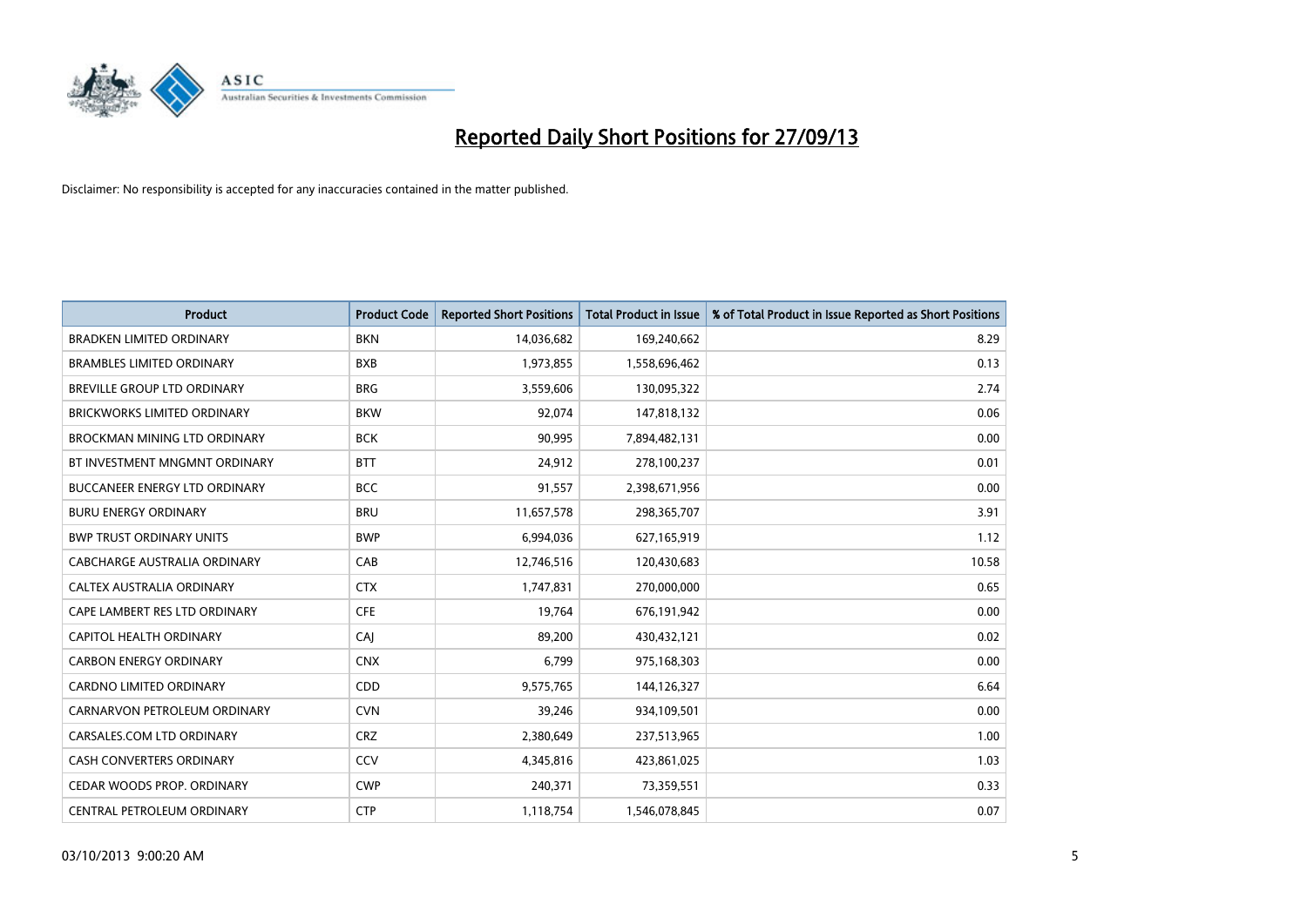

| <b>Product</b>                          | <b>Product Code</b> | <b>Reported Short Positions</b> | <b>Total Product in Issue</b> | % of Total Product in Issue Reported as Short Positions |
|-----------------------------------------|---------------------|---------------------------------|-------------------------------|---------------------------------------------------------|
| <b>CERAMIC FUEL CELLS ORDINARY</b>      | <b>CFU</b>          | 390                             | 1,591,941,620                 | 0.00                                                    |
| CFS RETAIL TRUST GRP STAPLED SECURITIES | <b>CFX</b>          | 55,896,343                      | 2,858,286,690                 | 1.96                                                    |
| CHALLENGER DIV.PRO. STAPLED UNITS       | <b>CDI</b>          | 53,662                          | 214,101,013                   | 0.03                                                    |
| <b>CHALLENGER LIMITED ORDINARY</b>      | <b>CGF</b>          | 3,554,143                       | 530,862,585                   | 0.67                                                    |
| <b>CHANDLER MACLEOD LTD ORDINARY</b>    | <b>CMG</b>          | 4,158,390                       | 469,679,390                   | 0.89                                                    |
| CHARTER HALL GROUP STAPLED US PROHIBIT. | <b>CHC</b>          | 229,550                         | 309,018,843                   | 0.07                                                    |
| <b>CHARTER HALL RETAIL UNITS</b>        | <b>CQR</b>          | 8,300,558                       | 341,843,880                   | 2.43                                                    |
| <b>CHORUS LIMITED ORDINARY</b>          | <b>CNU</b>          | 46,783                          | 389,299,049                   | 0.01                                                    |
| CITIGOLD CORP LTD ORDINARY              | <b>CTO</b>          | 153,427                         | 1,352,907,765                 | 0.01                                                    |
| <b>CLOUGH LIMITED ORDINARY</b>          | <b>CLO</b>          | 3,934                           | 777,203,039                   | 0.00                                                    |
| COAL OF AFRICA LTD ORDINARY             | <b>CZA</b>          | 426                             | 1,048,368,613                 | 0.00                                                    |
| COALSPUR MINES LTD ORDINARY             | <b>CPL</b>          | 8,723,162                       | 641,394,435                   | 1.36                                                    |
| COCA-COLA AMATIL ORDINARY               | <b>CCL</b>          | 18,235,834                      | 763,590,249                   | 2.39                                                    |
| <b>COCHLEAR LIMITED ORDINARY</b>        | <b>COH</b>          | 8,243,125                       | 57,040,932                    | 14.45                                                   |
| <b>COCKATOO COAL ORDINARY</b>           | <b>COK</b>          | 9,501,756                       | 886,294,158                   | 1.07                                                    |
| <b>CODAN LIMITED ORDINARY</b>           | <b>CDA</b>          | 1,164,702                       | 176,926,104                   | 0.66                                                    |
| <b>COFFEY INTERNATIONAL ORDINARY</b>    | <b>COF</b>          | 1,917                           | 255,833,165                   | 0.00                                                    |
| <b>COLLECTION HOUSE ORDINARY</b>        | <b>CLH</b>          | 1,350,030                       | 123,907,720                   | 1.09                                                    |
| COMMONWEALTH BANK, ORDINARY             | <b>CBA</b>          | 7,048,626                       | 1,611,928,836                 | 0.44                                                    |
| COMMONWEALTH PROP ORDINARY UNITS        | <b>CPA</b>          | 28,043,386                      | 2,347,003,413                 | 1.19                                                    |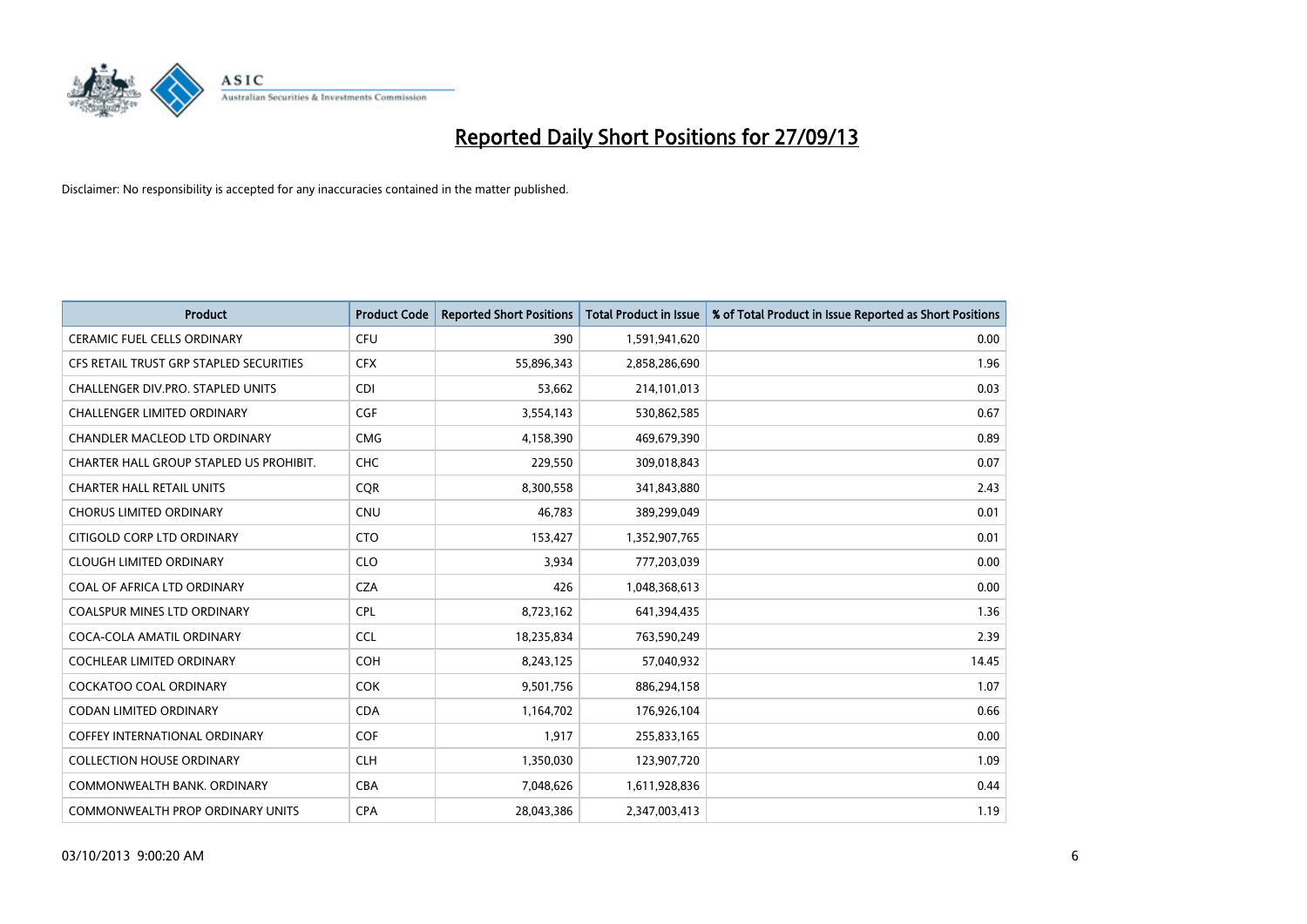

| <b>Product</b>                          | <b>Product Code</b> | <b>Reported Short Positions</b> | <b>Total Product in Issue</b> | % of Total Product in Issue Reported as Short Positions |
|-----------------------------------------|---------------------|---------------------------------|-------------------------------|---------------------------------------------------------|
| <b>COMPASS RESOURCES ORDINARY</b>       | <b>CMR</b>          | 7,472                           | 1,403,744,100                 | 0.00                                                    |
| COMPUTERSHARE LTD ORDINARY              | <b>CPU</b>          | 11,838,492                      | 556,203,079                   | 2.13                                                    |
| <b>CORP TRAVEL LIMITED ORDINARY</b>     | <b>CTD</b>          | 230,847                         | 78,246,245                    | 0.30                                                    |
| <b>CREDIT CORP GROUP ORDINARY</b>       | <b>CCP</b>          | 9,472                           | 46,131,882                    | 0.02                                                    |
| <b>CROMWELL PROP STAPLED SECURITIES</b> | <b>CMW</b>          | 15,426,735                      | 1,719,157,262                 | 0.90                                                    |
| <b>CROWE HORWATH AUS ORDINARY</b>       | <b>CRH</b>          | 1,151,783                       | 269,665,096                   | 0.43                                                    |
| CROWN LIMITED ORDINARY                  | <b>CWN</b>          | 3,890,853                       | 728,394,185                   | 0.53                                                    |
| <b>CSG LIMITED ORDINARY</b>             | <b>CSV</b>          | 335,896                         | 278,973,075                   | 0.12                                                    |
| <b>CSL LIMITED ORDINARY</b>             | <b>CSL</b>          | 333,675                         | 487,165,144                   | 0.07                                                    |
| <b>CSR LIMITED ORDINARY</b>             | <b>CSR</b>          | 35,172,916                      | 506,000,315                   | 6.95                                                    |
| <b>CUDECO LIMITED ORDINARY</b>          | CDU                 | 6,928,800                       | 205,017,174                   | 3.38                                                    |
| DART ENERGY LTD ORDINARY                | <b>DTE</b>          | 7,505,414                       | 1,010,608,214                 | 0.74                                                    |
| DATA#3 LIMITED ORDINARY                 | <b>DTL</b>          | 40,750                          | 153,974,950                   | 0.03                                                    |
| DAVID JONES LIMITED ORDINARY            | <b>DJS</b>          | 56,383,635                      | 535,002,401                   | 10.54                                                   |
| <b>DECMIL GROUP LIMITED ORDINARY</b>    | <b>DCG</b>          | 3,742,746                       | 168,657,794                   | 2.22                                                    |
| DEEP YELLOW LIMITED ORDINARY            | DYL                 | 840                             | 1,562,794,247                 | 0.00                                                    |
| DEXUS PROPERTY GROUP STAPLED UNITS      | <b>DXS</b>          | 17,746,912                      | 4,673,157,562                 | 0.38                                                    |
| DISCOVERY METALS LTD ORDINARY           | <b>DML</b>          | 9,002,784                       | 560,034,418                   | 1.61                                                    |
| DOMINO PIZZA ENTERPR ORDINARY           | <b>DMP</b>          | 339,815                         | 85,855,713                    | 0.40                                                    |
| DOWNER EDI LIMITED ORDINARY             | <b>DOW</b>          | 11,544,752                      | 434,734,970                   | 2.66                                                    |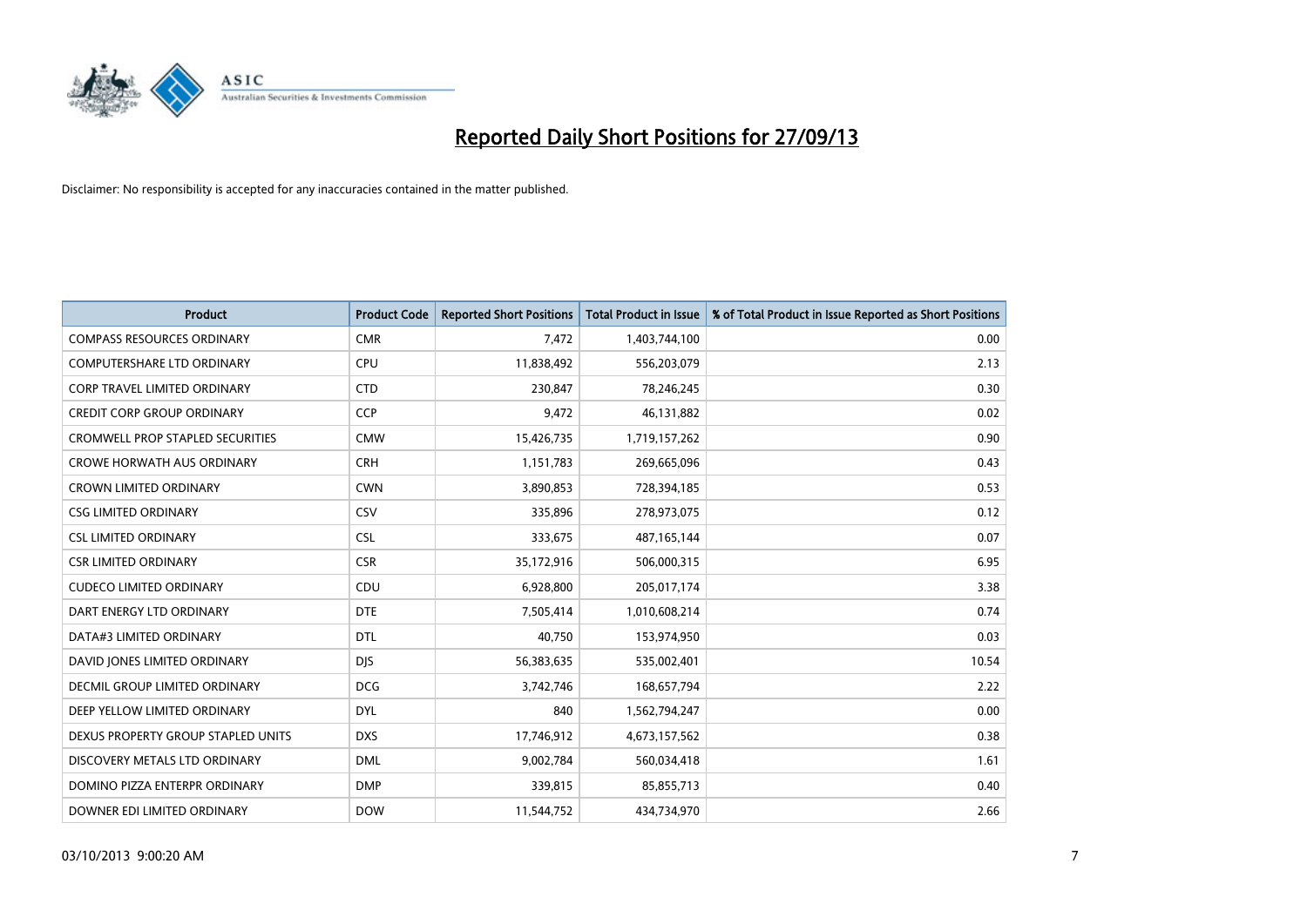

| <b>Product</b>                         | <b>Product Code</b> | <b>Reported Short Positions</b> | <b>Total Product in Issue</b> | % of Total Product in Issue Reported as Short Positions |
|----------------------------------------|---------------------|---------------------------------|-------------------------------|---------------------------------------------------------|
| DRILLSEARCH ENERGY ORDINARY            | <b>DLS</b>          | 15,076,525                      | 429,665,895                   | 3.51                                                    |
| DUET GROUP STAPLED US PROHIBIT.        | <b>DUE</b>          | 8,023,564                       | 1,237,195,531                 | 0.65                                                    |
| <b>DULUXGROUP LIMITED ORDINARY</b>     | <b>DLX</b>          | 2,708,062                       | 377,019,430                   | 0.72                                                    |
| <b>DWS LTD ORDINARY</b>                | <b>DWS</b>          | 412,727                         | 132,362,763                   | 0.31                                                    |
| ECHO ENTERTAINMENT ORDINARY            | EGP                 | 5,647,721                       | 825,672,730                   | 0.68                                                    |
| <b>ELDERS LIMITED ORDINARY</b>         | <b>ELD</b>          | 18,602,945                      | 455,013,329                   | 4.09                                                    |
| ELEMENTAL MINERALS ORDINARY            | <b>ELM</b>          | 7,885                           | 303,263,391                   | 0.00                                                    |
| ELEMENTOS LIMITED ORDINARY             | <b>ELT</b>          | 16                              | 188,638,746                   | 0.00                                                    |
| <b>EMECO HOLDINGS ORDINARY</b>         | <b>EHL</b>          | 12,425,315                      | 599,675,707                   | 2.07                                                    |
| <b>ENDEAVOUR MIN CORP CDI 1:1</b>      | <b>EVR</b>          | 401,207                         | 94,057,031                    | 0.43                                                    |
| ENERGY RESOURCES ORDINARY 'A'          | <b>ERA</b>          | 8,457,889                       | 517,725,062                   | 1.63                                                    |
| <b>ENERGY WORLD CORPOR, ORDINARY</b>   | <b>EWC</b>          | 30,301,045                      | 1,734,166,672                 | 1.75                                                    |
| <b>ENVESTRA LIMITED ORDINARY</b>       | <b>ENV</b>          | 4,501,582                       | 1,796,808,474                 | 0.25                                                    |
| EQUATORIAL RES LTD ORDINARY            | EQX                 | 8                               | 121,885,353                   | 0.00                                                    |
| ERM POWER LIMITED ORDINARY             | EPW                 | 85,977                          | 208,116,807                   | 0.04                                                    |
| ESERVGLOBAL LIMITED ORDINARY           | ESV                 | 6,768,601                       | 249,045,997                   | 2.72                                                    |
| EVOLUTION MINING LTD ORDINARY          | <b>EVN</b>          | 18,901,080                      | 708,652,367                   | 2.67                                                    |
| FAIRFAX MEDIA LTD ORDINARY             | FXJ                 | 266,201,553                     | 2,351,955,725                 | 11.32                                                   |
| <b>FAR LTD ORDINARY</b>                | <b>FAR</b>          | 24,285,654                      | 2,499,846,742                 | 0.97                                                    |
| FEDERATION CNTRES ORD/UNIT STAPLED SEC | <b>FDC</b>          | 3,344,205                       | 1,427,641,565                 | 0.23                                                    |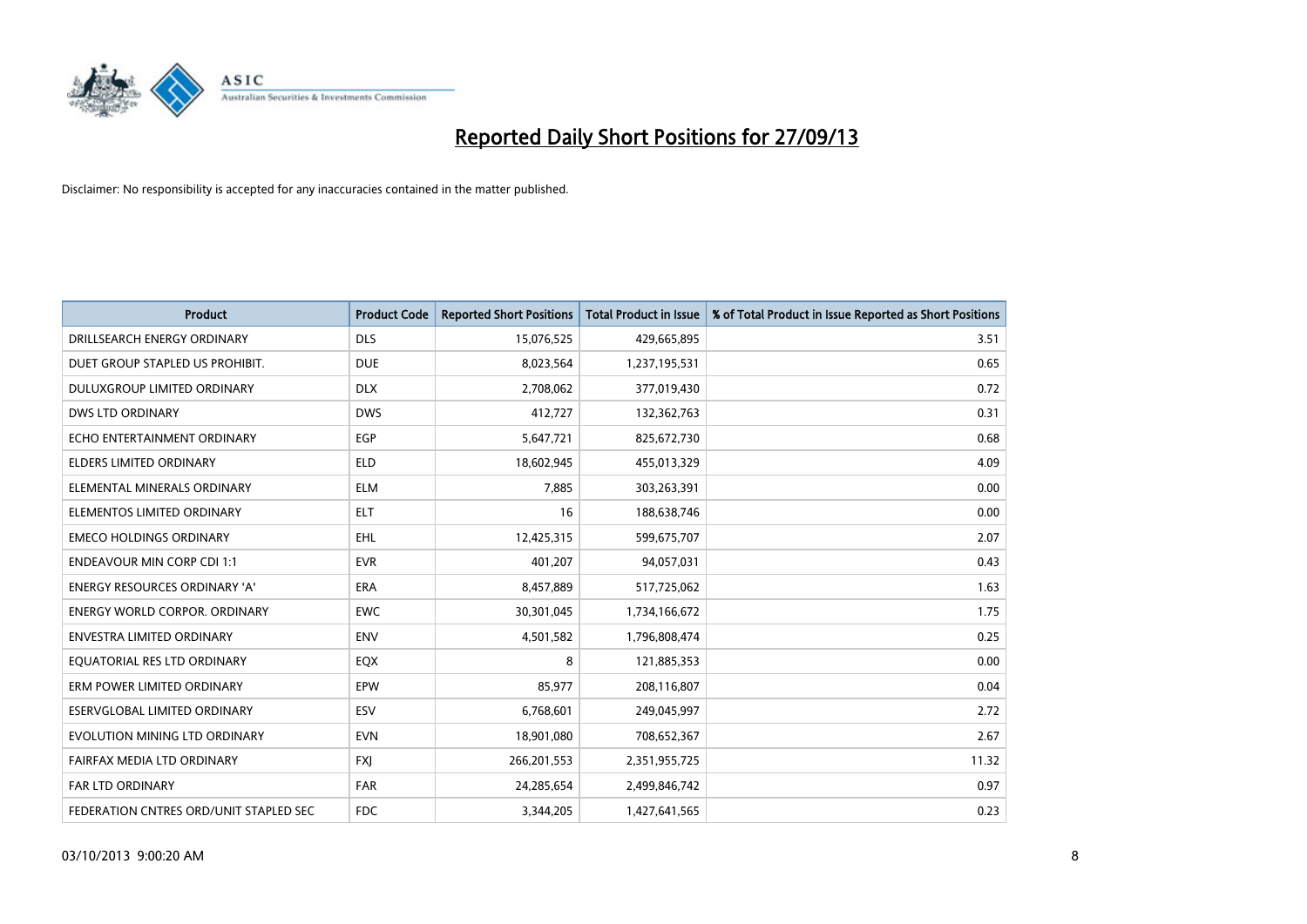

| <b>Product</b>                        | <b>Product Code</b> | <b>Reported Short Positions</b> | <b>Total Product in Issue</b> | % of Total Product in Issue Reported as Short Positions |
|---------------------------------------|---------------------|---------------------------------|-------------------------------|---------------------------------------------------------|
| FINBAR GROUP LIMITED ORDINARY         | <b>FRI</b>          | 15,877                          | 220,847,184                   | 0.01                                                    |
| FISHER & PAYKEL H. ORDINARY           | <b>FPH</b>          | 220,001                         | 546,824,296                   | 0.04                                                    |
| FKP PROPERTY GROUP STAPLED SECURITIES | <b>FKP</b>          | 8,896,372                       | 321,578,705                   | 2.77                                                    |
| FLEETWOOD CORP ORDINARY               | <b>FWD</b>          | 2,416,174                       | 60,522,619                    | 3.99                                                    |
| FLETCHER BUILDING ORDINARY            | <b>FBU</b>          | 5,032,504                       | 686,096,427                   | 0.73                                                    |
| FLEXIGROUP LIMITED ORDINARY           | <b>FXL</b>          | 112,986                         | 303,385,394                   | 0.04                                                    |
| <b>FLIGHT CENTRE ORDINARY</b>         | <b>FLT</b>          | 3,226,205                       | 100,523,468                   | 3.21                                                    |
| <b>FLINDERS MINES LTD ORDINARY</b>    | <b>FMS</b>          | 2,913,441                       | 1,824,843,676                 | 0.16                                                    |
| <b>FOCUS MINERALS LTD ORDINARY</b>    | <b>FML</b>          | 73,730                          | 9,137,375,877                 | 0.00                                                    |
| FORGE GROUP LIMITED ORDINARY          | FGE                 | 1,442,635                       | 86,169,014                    | 1.67                                                    |
| FORTESCUE METALS GRP ORDINARY         | <b>FMG</b>          | 175,819,357                     | 3,113,798,659                 | 5.65                                                    |
| <b>G.U.D. HOLDINGS ORDINARY</b>       | <b>GUD</b>          | 6,167,674                       | 71,341,319                    | 8.65                                                    |
| <b>G8 EDUCATION LIMITED ORDINARY</b>  | <b>GEM</b>          | 1,840,733                       | 273,390,260                   | 0.67                                                    |
| <b>GALAXY RESOURCES ORDINARY</b>      | GXY                 | 6,089,289                       | 979,834,646                   | 0.62                                                    |
| <b>GENETIC TECHNOLOGIES ORDINARY</b>  | GTG                 | 143,610                         | 517,138,486                   | 0.03                                                    |
| <b>GEODYNAMICS LIMITED ORDINARY</b>   | GDY                 | 850                             | 406,452,608                   | 0.00                                                    |
| GI DYNAMICS, INC CDI US PROHIBITED    | GID                 | 5,188                           | 389,977,755                   | 0.00                                                    |
| <b>GINDALBIE METALS LTD ORDINARY</b>  | GBG                 | 51,015,645                      | 1,492,982,791                 | 3.42                                                    |
| <b>GOODMAN FIELDER, ORDINARY</b>      | GFF                 | 32,675,855                      | 1,955,559,207                 | 1.67                                                    |
| <b>GOODMAN GROUP STAPLED</b>          | <b>GMG</b>          | 4,137,436                       | 1,718,698,949                 | 0.24                                                    |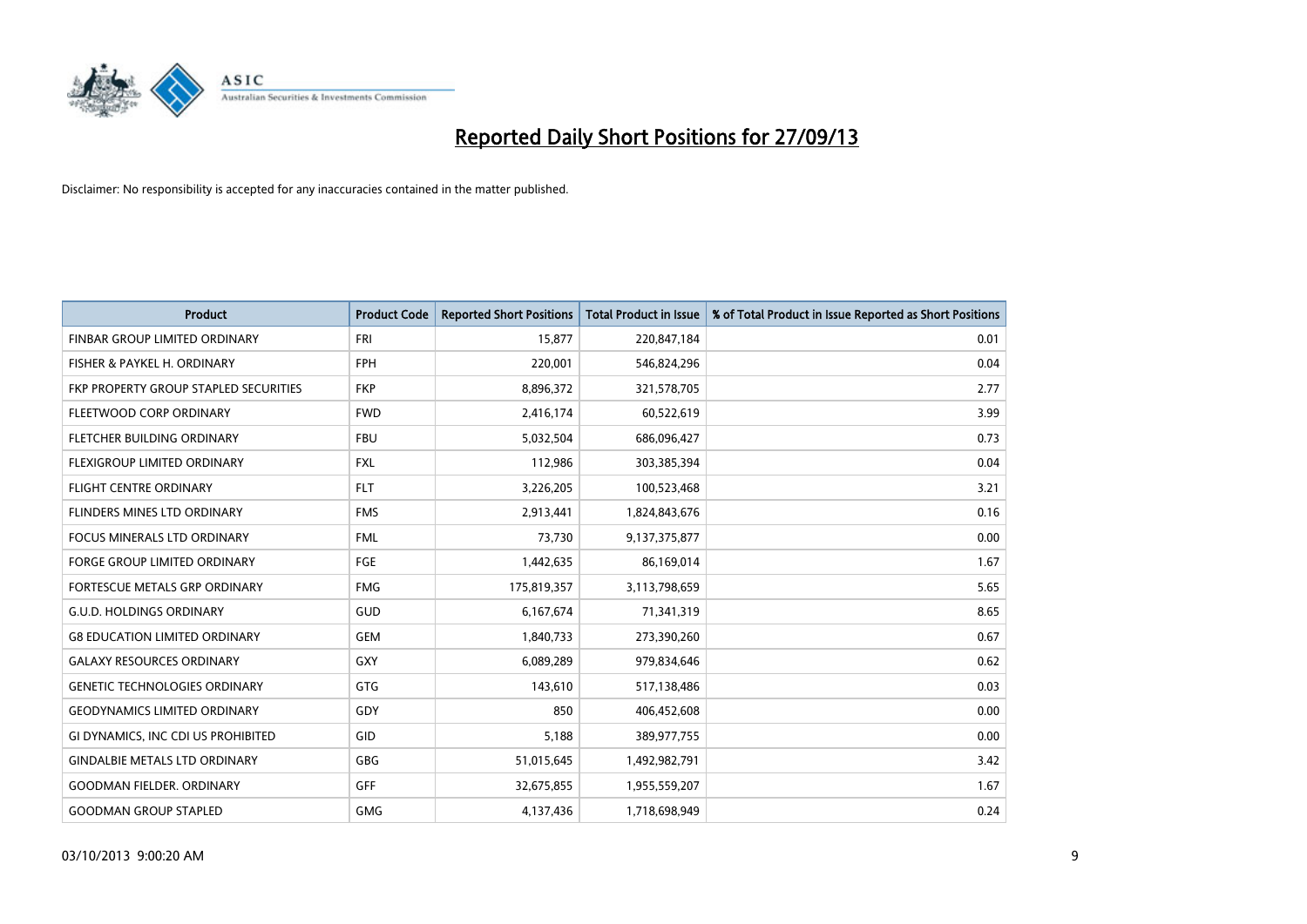

| <b>Product</b>                                   | <b>Product Code</b> | <b>Reported Short Positions</b> | <b>Total Product in Issue</b> | % of Total Product in Issue Reported as Short Positions |
|--------------------------------------------------|---------------------|---------------------------------|-------------------------------|---------------------------------------------------------|
| <b>GPT GROUP STAPLED SEC.</b>                    | GPT                 | 6,848,293                       | 1,694,888,638                 | 0.40                                                    |
| <b>GRAINCORP LIMITED A CLASS ORDINARY</b>        | <b>GNC</b>          | 24,280                          | 228,855,628                   | 0.01                                                    |
| <b>GRANGE RESOURCES, ORDINARY</b>                | <b>GRR</b>          | 4,778,240                       | 1,156,492,195                 | 0.41                                                    |
| <b>GREENCROSS LIMITED ORDINARY</b>               | GXL                 | 308                             | 37,535,276                    | 0.00                                                    |
| <b>GREENLAND MIN EN LTD ORDINARY</b>             | GGG                 | 5,141,386                       | 572,720,096                   | 0.90                                                    |
| <b>GROWTHPOINT PROPERTY ORD/UNIT STAPLED SEC</b> | GOZ                 | 92,528                          | 414,229,412                   | 0.02                                                    |
| <b>GRYPHON MINERALS LTD ORDINARY</b>             | GRY                 | 8,346,444                       | 400,691,164                   | 2.08                                                    |
| <b>GUILDFORD COAL LTD ORDINARY</b>               | <b>GUF</b>          | 408,619                         | 635,046,899                   | 0.06                                                    |
| <b>GWA GROUP LTD ORDINARY</b>                    | GWA                 | 14,297,708                      | 306,533,770                   | 4.66                                                    |
| <b>HARVEY NORMAN ORDINARY</b>                    | <b>HVN</b>          | 63,156,743                      | 1,062,316,784                 | 5.95                                                    |
| <b>HENDERSON GROUP CDI 1:1</b>                   | <b>HGG</b>          | 1,832,720                       | 733,252,837                   | 0.25                                                    |
| HFA HOLDINGS LIMITED ORDINARY                    | <b>HFA</b>          | 3,863                           | 118,738,157                   | 0.00                                                    |
| HIGHLANDS PACIFIC ORDINARY                       | <b>HIG</b>          | 3,153                           | 789,344,774                   | 0.00                                                    |
| HILLGROVE RES LTD ORDINARY                       | <b>HGO</b>          | 117,881                         | 1,024,760,221                 | 0.01                                                    |
| HILLS HOLDINGS LTD ORDINARY                      | <b>HIL</b>          | 135,725                         | 246,500,444                   | 0.06                                                    |
| HORIZON OIL LIMITED ORDINARY                     | <b>HZN</b>          | 69,280,297                      | 1,297,449,932                 | 5.34                                                    |
| HOT CHILI LTD ORDINARY                           | <b>HCH</b>          | 533                             | 333,108,886                   | 0.00                                                    |
| <b>IINET LIMITED ORDINARY</b>                    | <b>IIN</b>          | 1,759,874                       | 161,238,847                   | 1.09                                                    |
| <b>ILUKA RESOURCES ORDINARY</b>                  | ILU                 | 39,161,806                      | 418,700,517                   | 9.35                                                    |
| <b>IMDEX LIMITED ORDINARY</b>                    | <b>IMD</b>          | 3,916,733                       | 210,473,188                   | 1.86                                                    |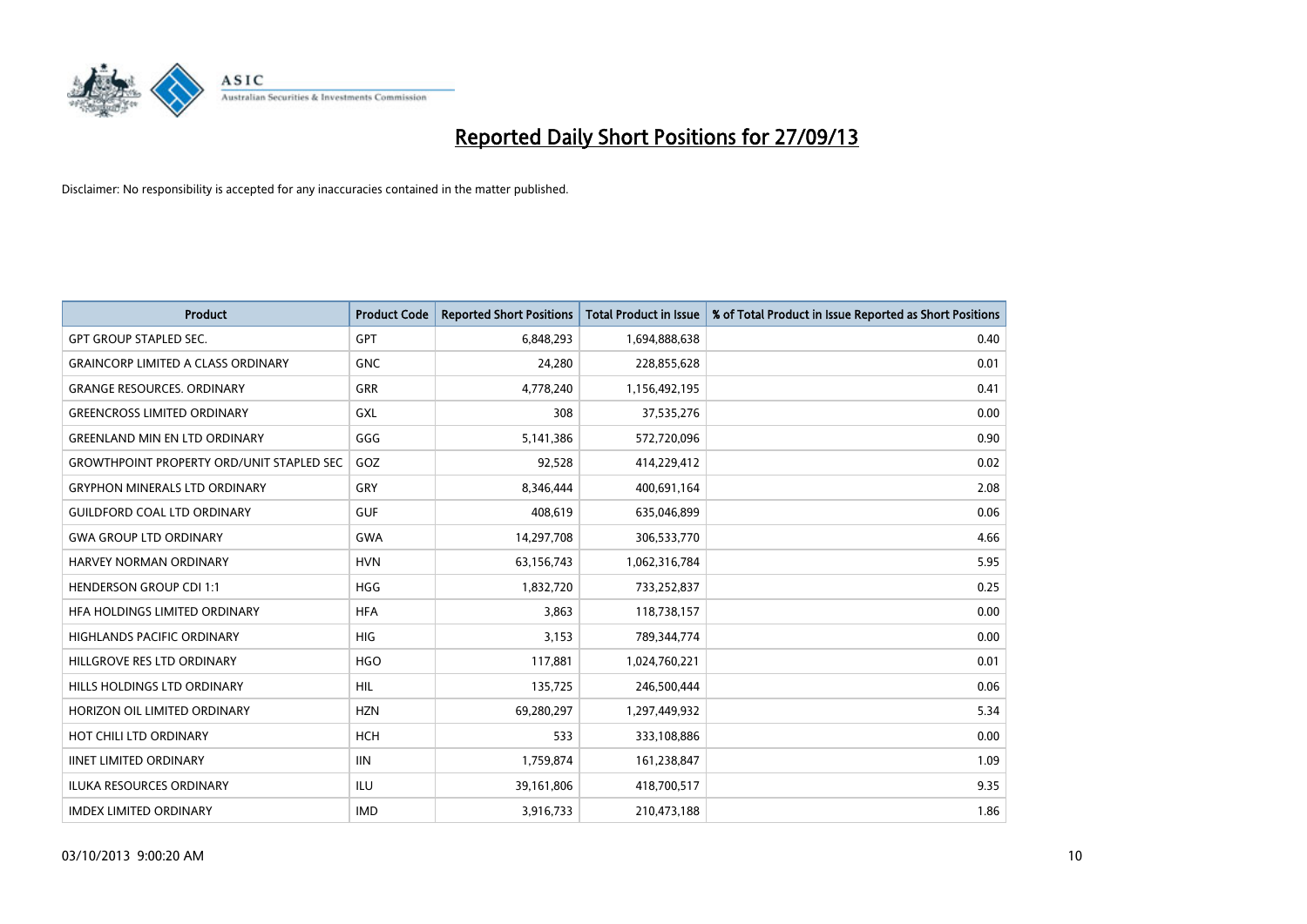

| <b>Product</b>                                | <b>Product Code</b> | <b>Reported Short Positions</b> | <b>Total Product in Issue</b> | % of Total Product in Issue Reported as Short Positions |
|-----------------------------------------------|---------------------|---------------------------------|-------------------------------|---------------------------------------------------------|
| IMF (AUSTRALIA) LTD ORDINARY                  | <b>IMF</b>          | 2,647,119                       | 123,203,426                   | 2.15                                                    |
| <b>INCITEC PIVOT ORDINARY</b>                 | IPL                 | 25,140,706                      | 1,628,730,107                 | 1.54                                                    |
| <b>INDEPENDENCE GROUP ORDINARY</b>            | <b>IGO</b>          | 3,952,902                       | 233,323,905                   | 1.69                                                    |
| INDOPHIL RESOURCES ORDINARY                   | <b>IRN</b>          | 497,557                         | 1,203,146,194                 | 0.04                                                    |
| <b>INFIGEN ENERGY STAPLED SECURITIES</b>      | <b>IFN</b>          | 4,165,675                       | 764,993,434                   | 0.54                                                    |
| <b>INFOMEDIA LTD ORDINARY</b>                 | <b>IFM</b>          | 261,634                         | 304,833,155                   | 0.09                                                    |
| <b>INGENIA GROUP STAPLED SECURITIES</b>       | <b>INA</b>          | 2,640,986                       | 507,179,194                   | 0.52                                                    |
| <b>INOVA RESOURCES LTD ORDINARY</b>           | <b>IVA</b>          | 64,758                          | 729,665,661                   | 0.01                                                    |
| INSURANCE AUSTRALIA ORDINARY                  | IAG                 | 3,043,116                       | 2,079,034,021                 | 0.15                                                    |
| <b>INTREPID MINES ORDINARY</b>                | <b>IAU</b>          | 18,785,254                      | 556,194,977                   | 3.38                                                    |
| <b>INVESTA OFFICE FUND STAPLED SECURITIES</b> | <b>IOF</b>          | 913,711                         | 614,047,458                   | 0.15                                                    |
| <b>INVOCARE LIMITED ORDINARY</b>              | <b>IVC</b>          | 6,735,121                       | 110,030,298                   | 6.12                                                    |
| <b>IOOF HOLDINGS LTD ORDINARY</b>             | IFL                 | 2,096,938                       | 232,118,034                   | 0.90                                                    |
| <b>IRESS LIMITED ORDINARY</b>                 | <b>IRE</b>          | 367,799                         | 158,585,126                   | 0.23                                                    |
| <b>IRON ORE HOLDINGS ORDINARY</b>             | <b>IOH</b>          | 26,197                          | 161,174,005                   | 0.02                                                    |
| <b>ISELECT LTD ORDINARY</b>                   | <b>ISU</b>          | 2,435,471                       | 259,964,894                   | 0.94                                                    |
| ISHS EUROPE ETF CDI 1:1                       | <b>IEU</b>          | 216                             | 50,800,000                    | 0.00                                                    |
| JAMES HARDIE INDUST CHESS DEPOSITARY INT      | <b>IHX</b>          | 7,807,196                       | 442,685,722                   | 1.76                                                    |
| <b>IB HI-FI LIMITED ORDINARY</b>              | <b>IBH</b>          | 8,790,561                       | 99,917,963                    | 8.80                                                    |
| <b>IUPITER MINES ORDINARY</b>                 | <b>IMS</b>          | 5,220                           | 2,281,835,383                 | 0.00                                                    |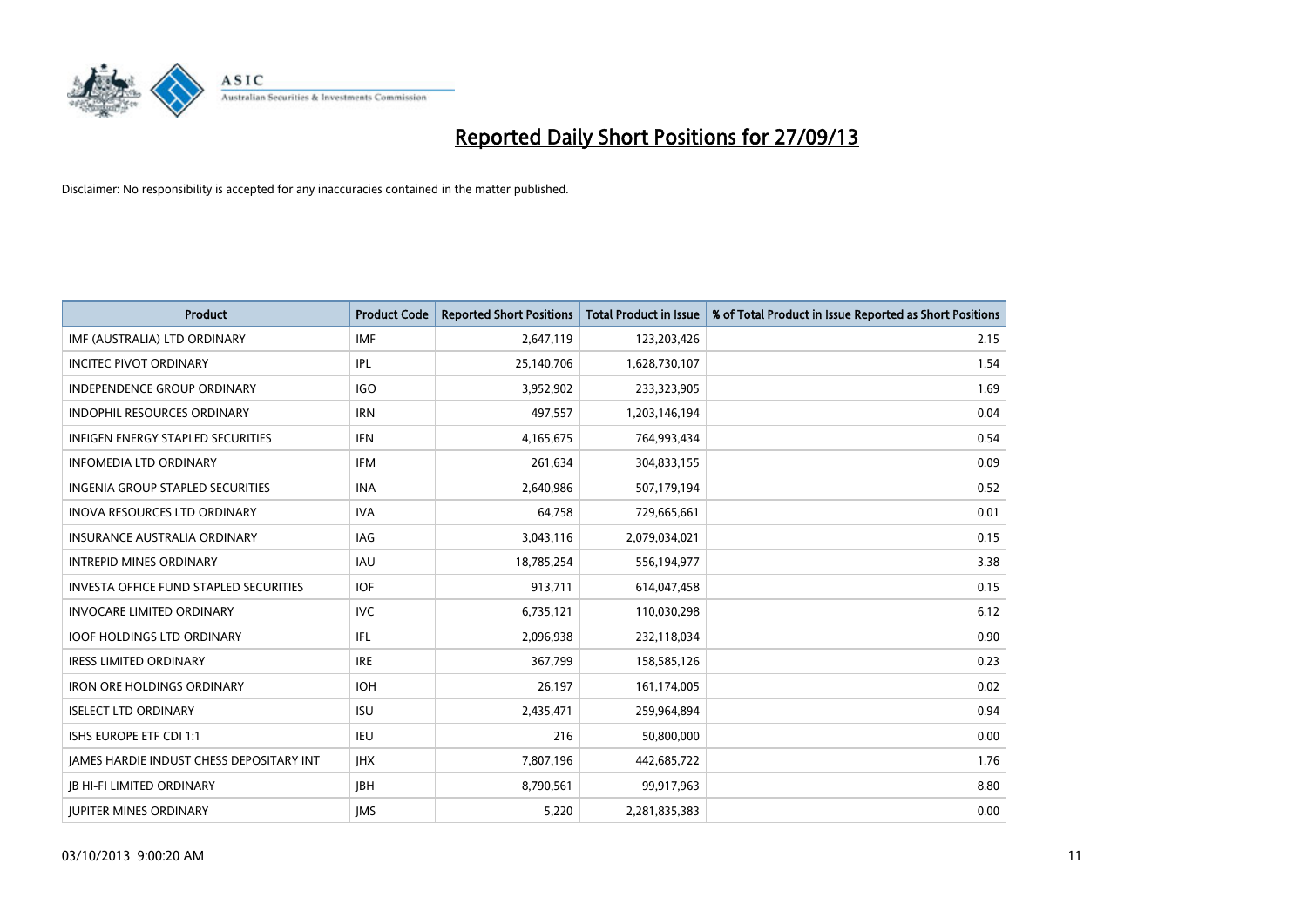

| <b>Product</b>                        | <b>Product Code</b> | <b>Reported Short Positions</b> | <b>Total Product in Issue</b> | % of Total Product in Issue Reported as Short Positions |
|---------------------------------------|---------------------|---------------------------------|-------------------------------|---------------------------------------------------------|
| <b>KAGARA LTD ORDINARY</b>            | <b>KZL</b>          | 3,324,779                       | 798,953,117                   | 0.42                                                    |
| KAROON GAS AUSTRALIA ORDINARY         | <b>KAR</b>          | 970,160                         | 255,841,581                   | 0.38                                                    |
| KATHMANDU HOLD LTD ORDINARY           | <b>KMD</b>          | 23,308                          | 200,215,894                   | 0.01                                                    |
| <b>KBL MINING LIMITED ORDINARY</b>    | <b>KBL</b>          | 1.820                           | 393,535,629                   | 0.00                                                    |
| KINGSGATE CONSOLID, ORDINARY          | <b>KCN</b>          | 12,315,568                      | 152,284,777                   | 8.09                                                    |
| KINGSROSE MINING LTD ORDINARY         | <b>KRM</b>          | 498,243                         | 335,753,851                   | 0.15                                                    |
| LEIGHTON HOLDINGS ORDINARY            | LEI                 | 15,833,688                      | 337,235,188                   | 4.70                                                    |
| LEND LEASE GROUP UNIT/ORD STAPLED     | <b>LLC</b>          | 1,606,999                       | 575,508,314                   | 0.28                                                    |
| LINC ENERGY LTD ORDINARY              | <b>LNC</b>          | 18,390,455                      | 518,687,562                   | 3.55                                                    |
| LYCOPODIUM LIMITED ORDINARY           | LYL                 | 90                              | 38,955,103                    | 0.00                                                    |
| LYNAS CORPORATION ORDINARY            | <b>LYC</b>          | 181,528,001                     | 1,961,051,292                 | 9.26                                                    |
| M2 TELECOMMUNICATION ORDINARY         | <b>MTU</b>          | 7,336,647                       | 178,498,822                   | 4.11                                                    |
| MACA LIMITED ORDINARY                 | <b>MLD</b>          | 868                             | 172,500,000                   | 0.00                                                    |
| <b>MACMAHON HOLDINGS ORDINARY</b>     | <b>MAH</b>          | 1,320,342                       | 1,261,699,966                 | 0.10                                                    |
| MACO ATLAS ROADS GRP ORDINARY STAPLED | <b>MQA</b>          | 18,202,298                      | 487,230,540                   | 3.74                                                    |
| MACQUARIE GROUP LTD ORDINARY          | <b>MOG</b>          | 2,181,163                       | 339,888,036                   | 0.64                                                    |
| MACQUARIE TELECOM GP ORDINARY         | MAQ                 | 3,071                           | 20,967,121                    | 0.01                                                    |
| MAGELLAN FIN GRP LTD ORDINARY         | <b>MFG</b>          | 573,927                         | 153,505,712                   | 0.37                                                    |
| <b>MATRIX C &amp; E LTD ORDINARY</b>  | <b>MCE</b>          | 2,895,382                       | 94,555,428                    | 3.06                                                    |
| <b>MAVERICK DRILLING ORDINARY</b>     | <b>MAD</b>          | 10,042,476                      | 452,726,751                   | 2.22                                                    |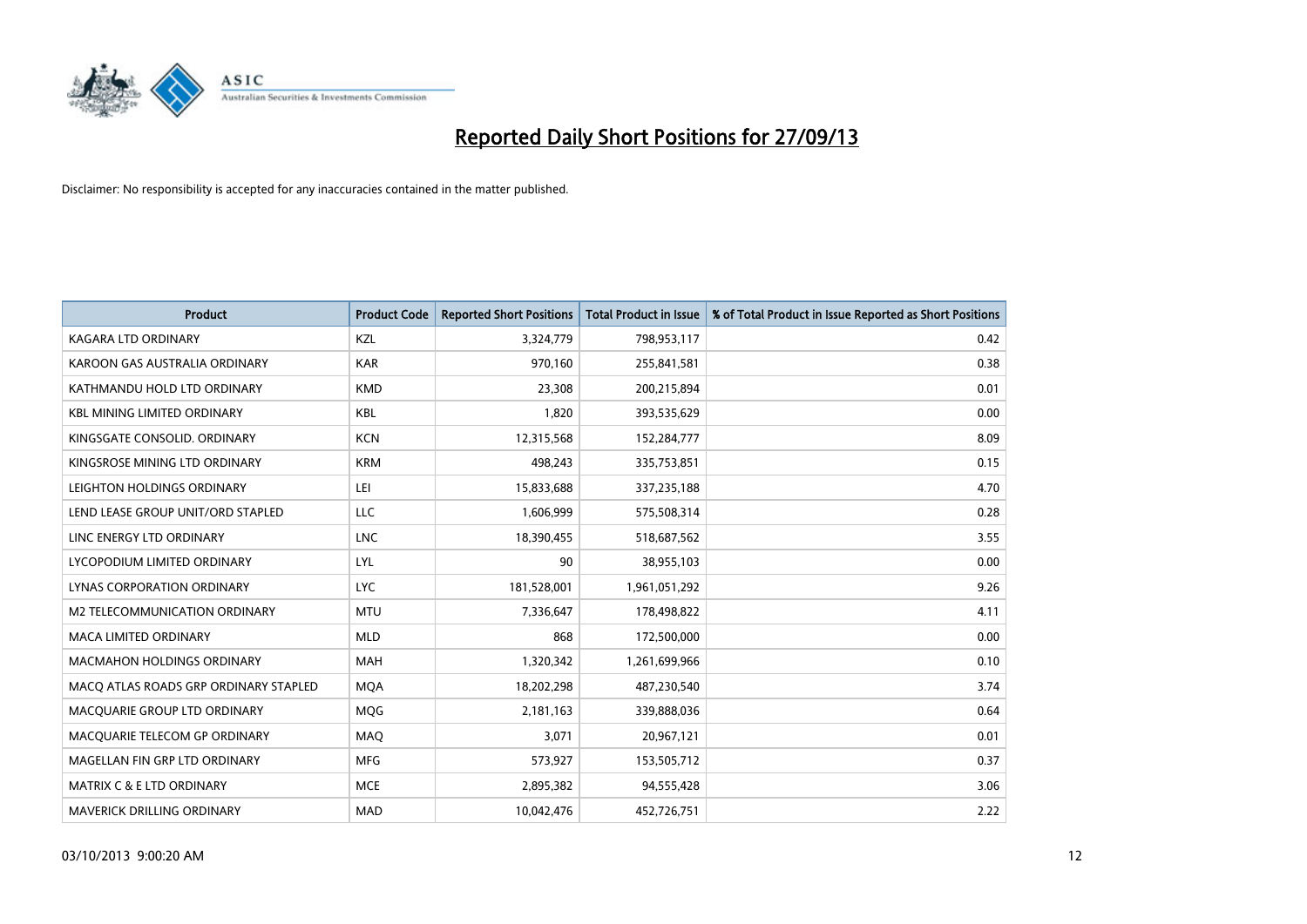

| <b>Product</b>                       | <b>Product Code</b> | <b>Reported Short Positions</b> | <b>Total Product in Issue</b> | % of Total Product in Issue Reported as Short Positions |
|--------------------------------------|---------------------|---------------------------------|-------------------------------|---------------------------------------------------------|
| <b>MAXITRANS INDUSTRIES ORDINARY</b> | <b>MXI</b>          | 296,541                         | 183,993,392                   | 0.16                                                    |
| MAYNE PHARMA LTD ORDINARY            | <b>MYX</b>          | 2,696,703                       | 563,459,968                   | 0.48                                                    |
| MCMILLAN SHAKESPEARE ORDINARY        | <b>MMS</b>          | 1,174,734                       | 74,523,965                    | 1.58                                                    |
| MEDUSA MINING LTD ORDINARY           | <b>MML</b>          | 2,083,127                       | 188,903,911                   | 1.10                                                    |
| MEO AUSTRALIA LTD ORDINARY           | <b>MEO</b>          | 10,845                          | 627,264,587                   | 0.00                                                    |
| <b>MERMAID MARINE ORDINARY</b>       | <b>MRM</b>          | 616,446                         | 230,918,607                   | 0.27                                                    |
| MESOBLAST LIMITED ORDINARY           | <b>MSB</b>          | 16,294,431                      | 317,350,901                   | 5.13                                                    |
| METALS X LIMITED ORDINARY            | <b>MLX</b>          | 77,960                          | 1,652,636,110                 | 0.00                                                    |
| METCASH LIMITED ORDINARY             | <b>MTS</b>          | 85,965,536                      | 880,704,786                   | 9.76                                                    |
| METMINCO LIMITED ORDINARY            | <b>MNC</b>          | 656,695                         | 1,749,543,023                 | 0.04                                                    |
| MICLYN EXP OFFSHR ORDINARY           | <b>MIO</b>          | 129,856                         | 281,652,610                   | 0.05                                                    |
| MIGHTY RIVER POWER ORDINARY          | <b>MYT</b>          | 4,099                           | 1,400,000,094                 | 0.00                                                    |
| MILTON CORPORATION ORDINARY          | <b>MLT</b>          | 5,515                           | 122,147,119                   | 0.00                                                    |
| MINCOR RESOURCES NL ORDINARY         | <b>MCR</b>          | 2,399,120                       | 188,208,274                   | 1.27                                                    |
| MINERAL DEPOSITS ORDINARY            | <b>MDL</b>          | 2,803,882                       | 83,538,786                    | 3.36                                                    |
| MINERAL RESOURCES. ORDINARY          | <b>MIN</b>          | 3,490,265                       | 185,987,992                   | 1.88                                                    |
| MIRABELA NICKEL LTD ORDINARY         | <b>MBN</b>          | 43,218,486                      | 876,801,147                   | 4.93                                                    |
| MIRVAC GROUP STAPLED SECURITIES      | <b>MGR</b>          | 7,051,231                       | 3,664,938,678                 | 0.19                                                    |
| MOLOPO ENERGY LTD ORDINARY           | <b>MPO</b>          | 168,318                         | 246,724,091                   | 0.07                                                    |
| MONADELPHOUS GROUP ORDINARY          | <b>MND</b>          | 11,742,309                      | 92,308,047                    | 12.72                                                   |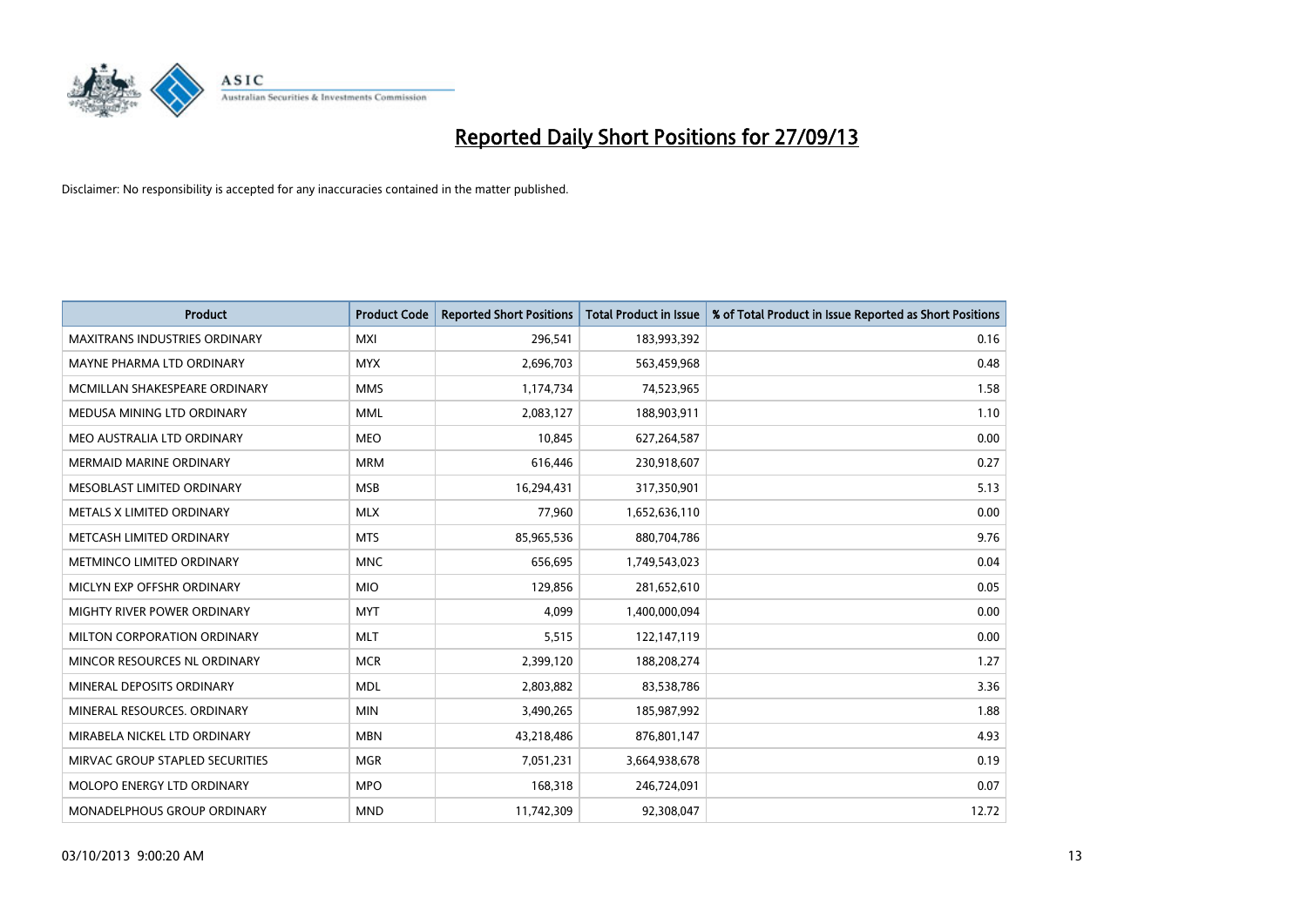

| <b>Product</b>                    | <b>Product Code</b> | <b>Reported Short Positions</b> | <b>Total Product in Issue</b> | % of Total Product in Issue Reported as Short Positions |
|-----------------------------------|---------------------|---------------------------------|-------------------------------|---------------------------------------------------------|
| MORTGAGE CHOICE LTD ORDINARY      | <b>MOC</b>          | 295,730                         | 123,431,282                   | 0.24                                                    |
| <b>MOUNT GIBSON IRON ORDINARY</b> | <b>MGX</b>          | 13,015,129                      | 1,090,584,232                 | 1.19                                                    |
| MULTIPLEX SITES SITES             | <b>MXUPA</b>        | 1,270                           | 4,500,000                     | 0.03                                                    |
| MURCHISON METALS LTD ORDINARY     | <b>MMX</b>          | 2,081,011                       | 450,497,346                   | 0.46                                                    |
| MYER HOLDINGS LTD ORDINARY        | <b>MYR</b>          | 84,309,051                      | 583,894,551                   | 14.44                                                   |
| NANOSONICS LIMITED ORDINARY       | <b>NAN</b>          | 12,839                          | 262,822,463                   | 0.00                                                    |
| NATIONAL AUST, BANK ORDINARY      | <b>NAB</b>          | 7,207,048                       | 2,348,892,519                 | 0.31                                                    |
| NAVITAS LIMITED ORDINARY          | <b>NVT</b>          | 2,503,925                       | 375,367,918                   | 0.67                                                    |
| NEON ENERGY LIMITED ORDINARY      | <b>NEN</b>          | 1,518,762                       | 553,037,848                   | 0.27                                                    |
| NEW HOPE CORPORATION ORDINARY     | <b>NHC</b>          | 1,070,536                       | 830,715,225                   | 0.13                                                    |
| NEW STANDARD ENERGY ORDINARY      | <b>NSE</b>          | 322,032                         | 305,331,847                   | 0.11                                                    |
| NEWCREST MINING ORDINARY          | <b>NCM</b>          | 9,648,386                       | 766,510,971                   | 1.26                                                    |
| NEWS CORP A NON-VOTING CDI        | <b>NWSLV</b>        | 2,772,112                       | 379,423,551                   | 0.73                                                    |
| NEWS CORP B VOTING CDI            | <b>NWS</b>          | 1,932,114                       | 199,630,239                   | 0.97                                                    |
| NEWSAT LIMITED ORDINARY           | <b>NWT</b>          | 580,050                         | 547,078,507                   | 0.11                                                    |
| NEXTDC LIMITED ORDINARY           | <b>NXT</b>          | 5,575,138                       | 192,904,486                   | 2.89                                                    |
| NEXUS ENERGY LIMITED ORDINARY     | <b>NXS</b>          | 2,725,624                       | 1,330,219,459                 | 0.20                                                    |
| NIB HOLDINGS LIMITED ORDINARY     | <b>NHF</b>          | 4,648,037                       | 439,004,182                   | 1.06                                                    |
| NIDO PETROLEUM ORDINARY           | <b>NDO</b>          | 42,500                          | 2,046,650,968                 | 0.00                                                    |
| NOBLE MINERAL RES ORDINARY        | <b>NMG</b>          | 2,365,726                       | 666,397,952                   | 0.36                                                    |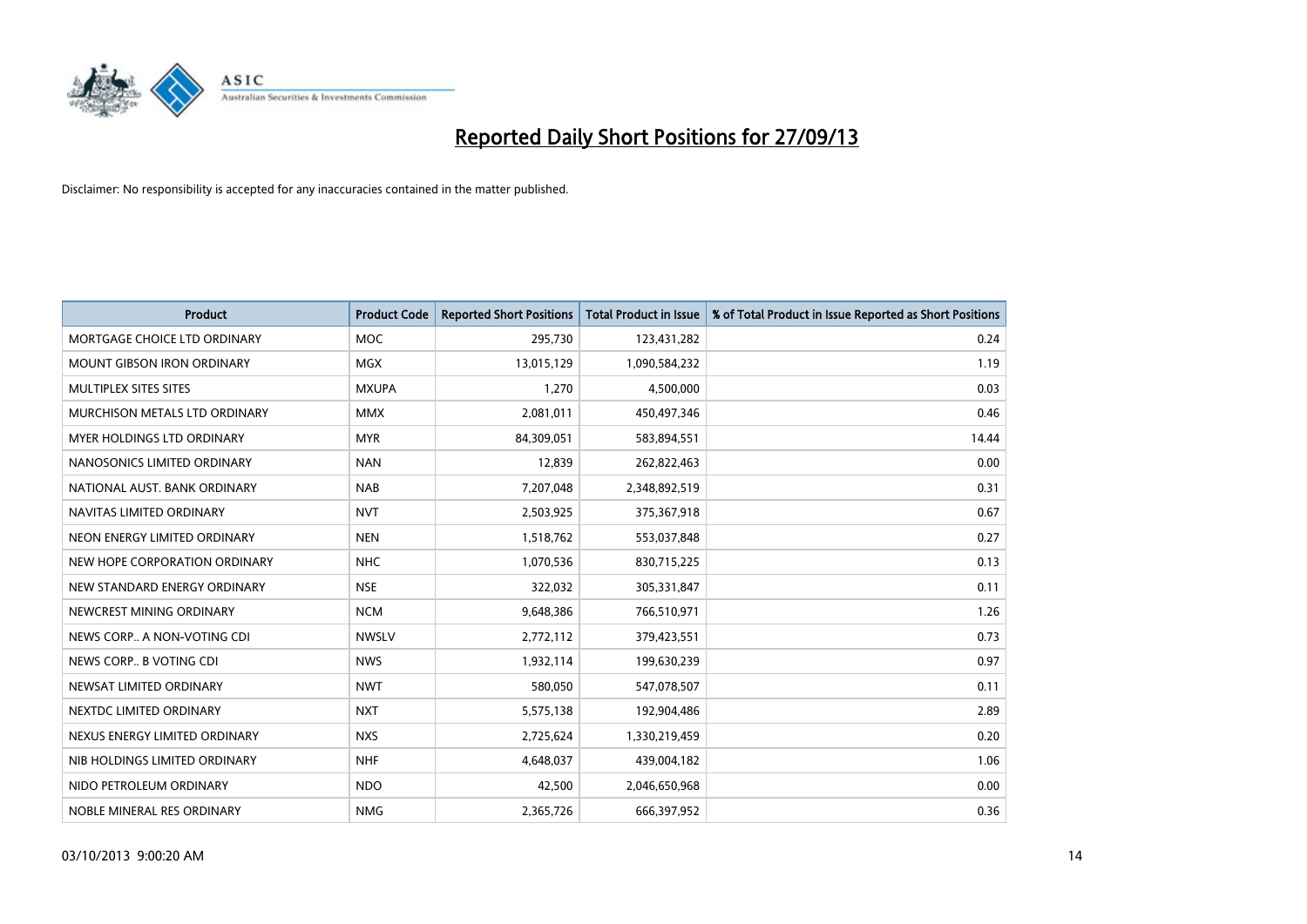

| <b>Product</b>                        | <b>Product Code</b> | <b>Reported Short Positions</b> | <b>Total Product in Issue</b> | % of Total Product in Issue Reported as Short Positions |
|---------------------------------------|---------------------|---------------------------------|-------------------------------|---------------------------------------------------------|
| NORTHERN IRON LTD ORDINARY            | <b>NFE</b>          | 1,642,775                       | 484,405,314                   | 0.34                                                    |
| NORTHERN STAR ORDINARY                | <b>NST</b>          | 5,557,671                       | 424,279,762                   | 1.31                                                    |
| NOVOGEN LIMITED ORDINARY              | <b>NRT</b>          | 128,491                         | 144,208,463                   | 0.09                                                    |
| NRW HOLDINGS LIMITED ORDINARY         | <b>NWH</b>          | 12,072,560                      | 278,888,011                   | 4.33                                                    |
| NUCOAL RESOURCES LTD ORDINARY         | <b>NCR</b>          | 2,652                           | 768,612,354                   | 0.00                                                    |
| NUFARM LIMITED ORDINARY               | <b>NUF</b>          | 16,057,821                      | 262,954,040                   | 6.11                                                    |
| OAKTON LIMITED ORDINARY               | <b>OKN</b>          | 1,384                           | 89,912,735                    | 0.00                                                    |
| OCEANAGOLD CORP. CHESS DEPOSITARY INT | <b>OGC</b>          | 495,189                         | 293,587,920                   | 0.17                                                    |
| OIL SEARCH LTD ORDINARY               | OSH                 | 7,865,048                       | 1,340,018,530                 | 0.59                                                    |
| OM HOLDINGS LIMITED ORDINARY          | <b>OMH</b>          | 2,778,256                       | 733,423,337                   | 0.38                                                    |
| ORICA LIMITED ORDINARY                | ORI                 | 10,637,960                      | 368,203,632                   | 2.89                                                    |
| ORIGIN ENERGY ORDINARY                | <b>ORG</b>          | 10,157,430                      | 1,098,072,141                 | 0.93                                                    |
| OROCOBRE LIMITED ORDINARY             | <b>ORE</b>          | 296,139                         | 117,745,140                   | 0.25                                                    |
| OROTONGROUP LIMITED ORDINARY          | ORL                 | 390,024                         | 40,880,902                    | 0.95                                                    |
| OZ MINERALS ORDINARY                  | <b>OZL</b>          | 9,948,482                       | 303,470,022                   | 3.28                                                    |
| PACIFIC BRANDS ORDINARY               | <b>PBG</b>          | 8,444,922                       | 912,915,695                   | 0.93                                                    |
| PALADIN ENERGY LTD ORDINARY           | <b>PDN</b>          | 63,294,693                      | 963,332,074                   | 6.57                                                    |
| PANAUST LIMITED ORDINARY              | <b>PNA</b>          | 3,165,007                       | 619,084,930                   | 0.51                                                    |
| PANORAMIC RESOURCES ORDINARY          | PAN                 | 113,247                         | 260,676,416                   | 0.04                                                    |
| PANTERRA GOLD LTD ORDINARY            | PGI                 |                                 | 761,580,455                   | 0.00                                                    |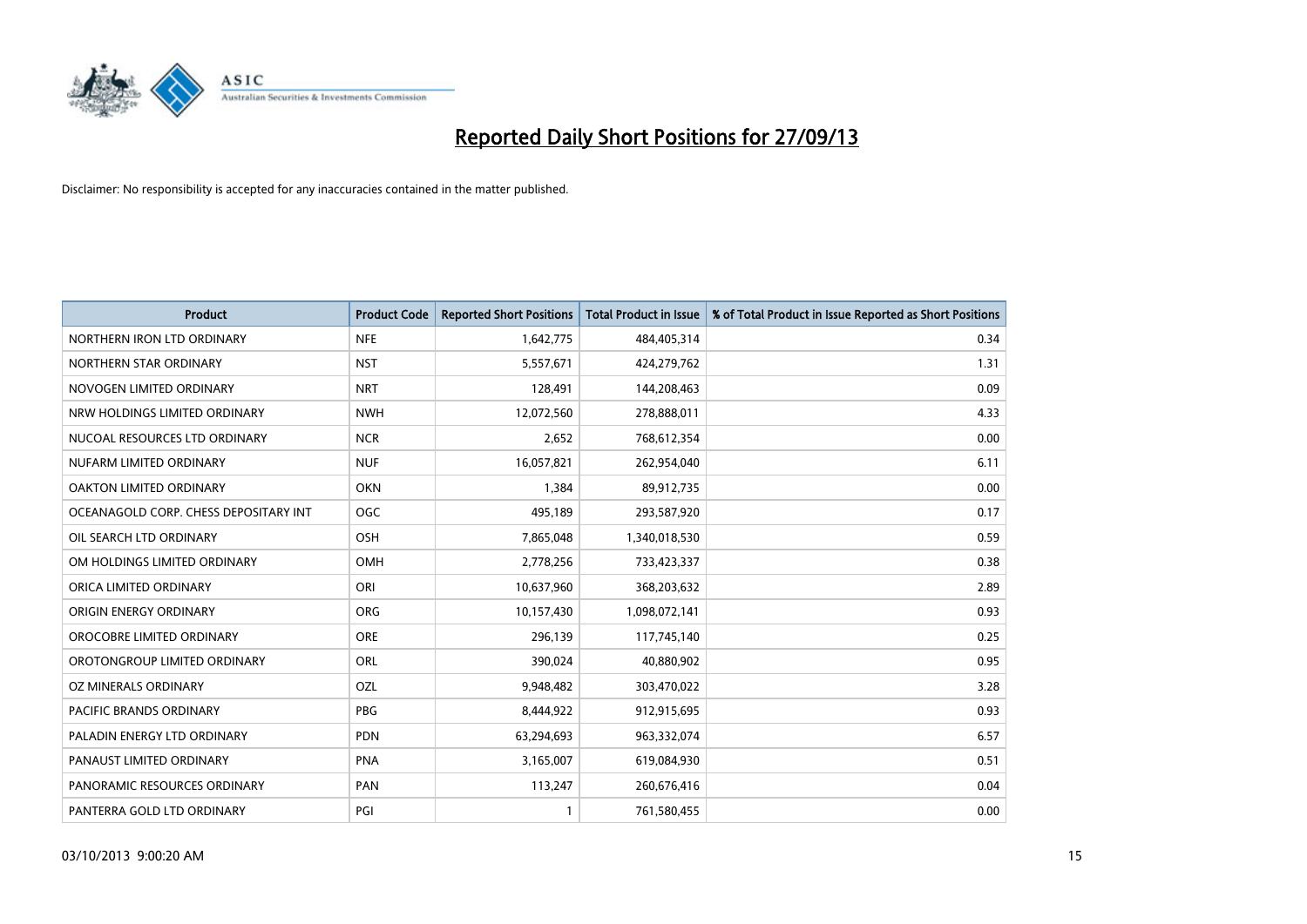

| <b>Product</b>                      | <b>Product Code</b> | <b>Reported Short Positions</b> | <b>Total Product in Issue</b> | % of Total Product in Issue Reported as Short Positions |
|-------------------------------------|---------------------|---------------------------------|-------------------------------|---------------------------------------------------------|
| PAPERLINX LIMITED ORDINARY          | <b>PPX</b>          | 48,101                          | 609,280,761                   | 0.01                                                    |
| PAPILLON RES LTD ORDINARY           | PIR                 | 6,080,569                       | 337,944,210                   | 1.80                                                    |
| PATTIES FOODS LTD ORDINARY          | <b>PFL</b>          | 4,165                           | 139,065,639                   | 0.00                                                    |
| PEET LIMITED ORDINARY               | <b>PPC</b>          | 326,041                         | 431,986,887                   | 0.08                                                    |
| PERILYA LIMITED ORDINARY            | PEM                 | 203,183                         | 769,316,426                   | 0.03                                                    |
| PERPETUAL LIMITED ORDINARY          | <b>PPT</b>          | 2,244,145                       | 41,980,678                    | 5.35                                                    |
| PERSEUS MINING LTD ORDINARY         | <b>PRU</b>          | 6,669,084                       | 457,962,088                   | 1.46                                                    |
| PHARMAXIS LTD ORDINARY              | <b>PXS</b>          | 3,332,335                       | 308,548,389                   | 1.08                                                    |
| PLATINUM ASSET ORDINARY             | <b>PTM</b>          | 3,326,773                       | 578,285,695                   | 0.58                                                    |
| PLATINUM AUSTRALIA ORDINARY         | <b>PLA</b>          | 836,127                         | 504,968,043                   | 0.17                                                    |
| PMI GOLD CORP CDI 1:1               | <b>PVM</b>          | 234,917                         | 157,986,653                   | 0.15                                                    |
| PMP LIMITED ORDINARY                | <b>PMP</b>          | 167,403                         | 323,781,124                   | 0.05                                                    |
| PRANA BIOTECHNOLOGY ORDINARY        | PBT                 | 300,000                         | 407,406,001                   | 0.07                                                    |
| PREMIER INVESTMENTS ORDINARY        | <b>PMV</b>          | 1,173,690                       | 155,260,478                   | 0.76                                                    |
| PRIMA BIOMED LTD ORDINARY           | <b>PRR</b>          | 343,262                         | 1,228,709,341                 | 0.03                                                    |
| PRIMARY HEALTH CARE ORDINARY        | PRY                 | 21,246,390                      | 503,921,941                   | 4.22                                                    |
| PRIME MEDIA GRP LTD ORDINARY        | PRT                 | 40,679                          | 366,330,303                   | 0.01                                                    |
| PROGRAMMED ORDINARY                 | <b>PRG</b>          | 170,108                         | 118,229,190                   | 0.14                                                    |
| <b>QANTAS AIRWAYS ORDINARY</b>      | QAN                 | 39,459,058                      | 2,241,745,788                 | 1.76                                                    |
| <b>QBE INSURANCE GROUP ORDINARY</b> | OBE                 | 15,152,692                      | 1,220,868,532                 | 1.24                                                    |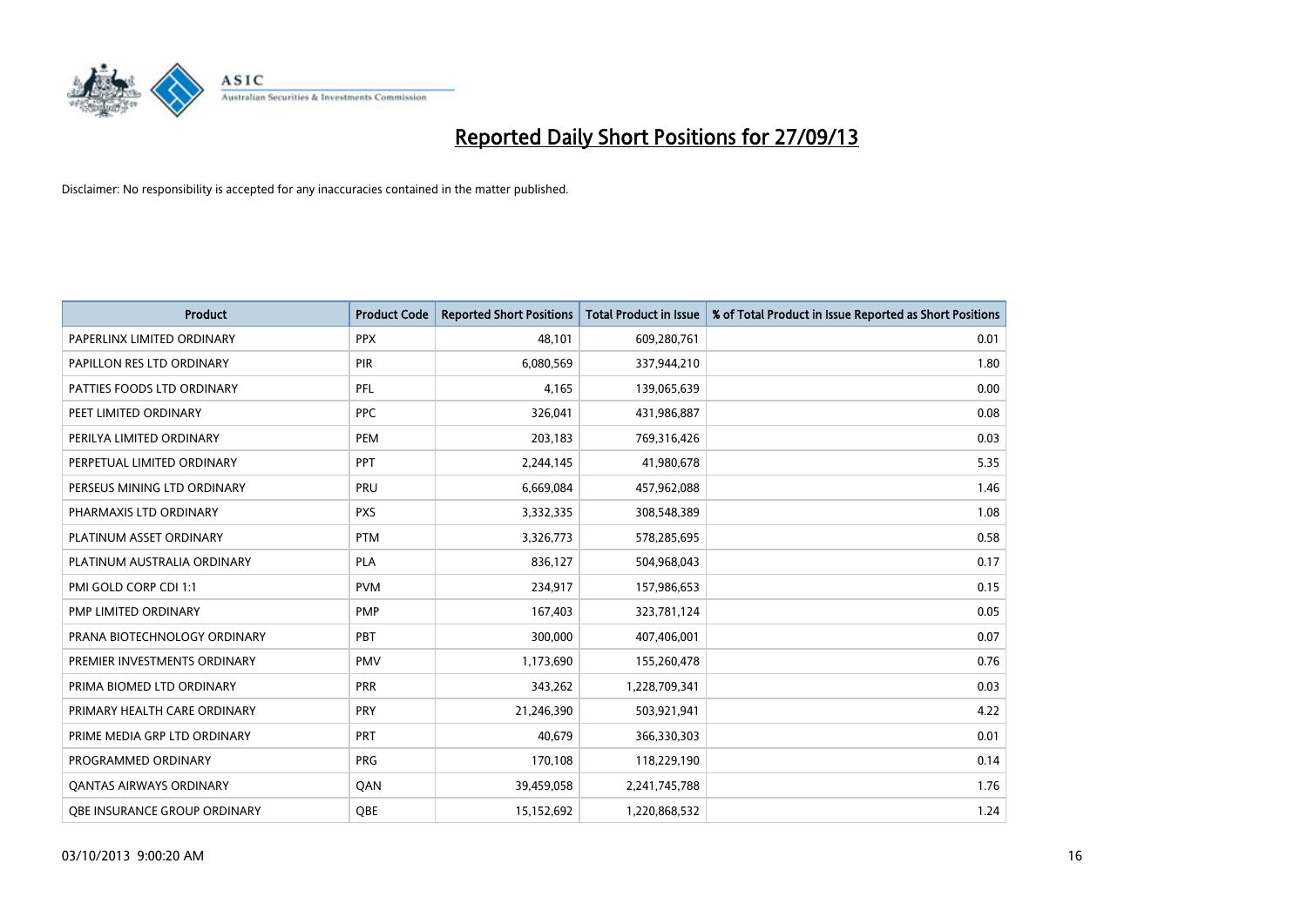

| <b>Product</b>                      | <b>Product Code</b> | <b>Reported Short Positions</b> | <b>Total Product in Issue</b> | % of Total Product in Issue Reported as Short Positions |
|-------------------------------------|---------------------|---------------------------------|-------------------------------|---------------------------------------------------------|
| ORXPHARMA LTD ORDINARY              | <b>QRX</b>          | 218,037                         | 144,785,606                   | 0.15                                                    |
| <b>QUBE HOLDINGS LTD ORDINARY</b>   | QUB                 | 13,585,061                      | 928,965,547                   | 1.46                                                    |
| QUICKSTEP HOLDINGS ORDINARY         | OHL                 | 592,000                         | 384,985,045                   | 0.15                                                    |
| RAMELIUS RESOURCES ORDINARY         | <b>RMS</b>          | 2,795,253                       | 363,029,659                   | 0.77                                                    |
| RAMSAY HEALTH CARE ORDINARY         | <b>RHC</b>          | 1,980,749                       | 202,081,252                   | 0.98                                                    |
| RANGE RESOURCES LTD ORDINARY        | <b>RRS</b>          | 324,458                         | 3,014,803,085                 | 0.01                                                    |
| <b>RCR TOMLINSON ORDINARY</b>       | <b>RCR</b>          | 1,678,635                       | 135,451,265                   | 1.24                                                    |
| <b>REA GROUP ORDINARY</b>           | <b>REA</b>          | 921,546                         | 131,714,699                   | 0.70                                                    |
| <b>RED 5 LIMITED ORDINARY</b>       | <b>RED</b>          | 1,244,471                       | 155,788,008                   | 0.80                                                    |
| <b>RED FORK ENERGY ORDINARY</b>     | <b>RFE</b>          | 4,446,931                       | 499,551,719                   | 0.89                                                    |
| REDBANK ENERGY LTD ORDINARY         | AEJ                 | 13                              | 786,287                       | 0.00                                                    |
| REED RESOURCES LTD ORDINARY         | <b>RDR</b>          | 1,015                           | 521,897,064                   | 0.00                                                    |
| <b>REGIS RESOURCES ORDINARY</b>     | <b>RRL</b>          | 6,032,556                       | 477,963,824                   | 1.26                                                    |
| RESMED INC CDI 10:1                 | <b>RMD</b>          | 10,271,936                      | 1,420,542,770                 | 0.72                                                    |
| <b>RESOLUTE MINING ORDINARY</b>     | <b>RSG</b>          | 3,378,087                       | 640,994,224                   | 0.53                                                    |
| RESOURCE EQUIP LTD ORDINARY         | <b>RQL</b>          | 673                             | 249,065,471                   | 0.00                                                    |
| <b>RESOURCE GENERATION ORDINARY</b> | <b>RES</b>          | 423,301                         | 332,234,604                   | 0.13                                                    |
| RETAIL FOOD GROUP ORDINARY          | <b>RFG</b>          | 2,995,389                       | 130,301,190                   | 2.30                                                    |
| REX MINERALS LIMITED ORDINARY       | <b>RXM</b>          | 2,331,317                       | 188,907,284                   | 1.23                                                    |
| <b>RHG LIMITED ORDINARY</b>         | <b>RHG</b>          | 1,085                           | 308,483,177                   | 0.00                                                    |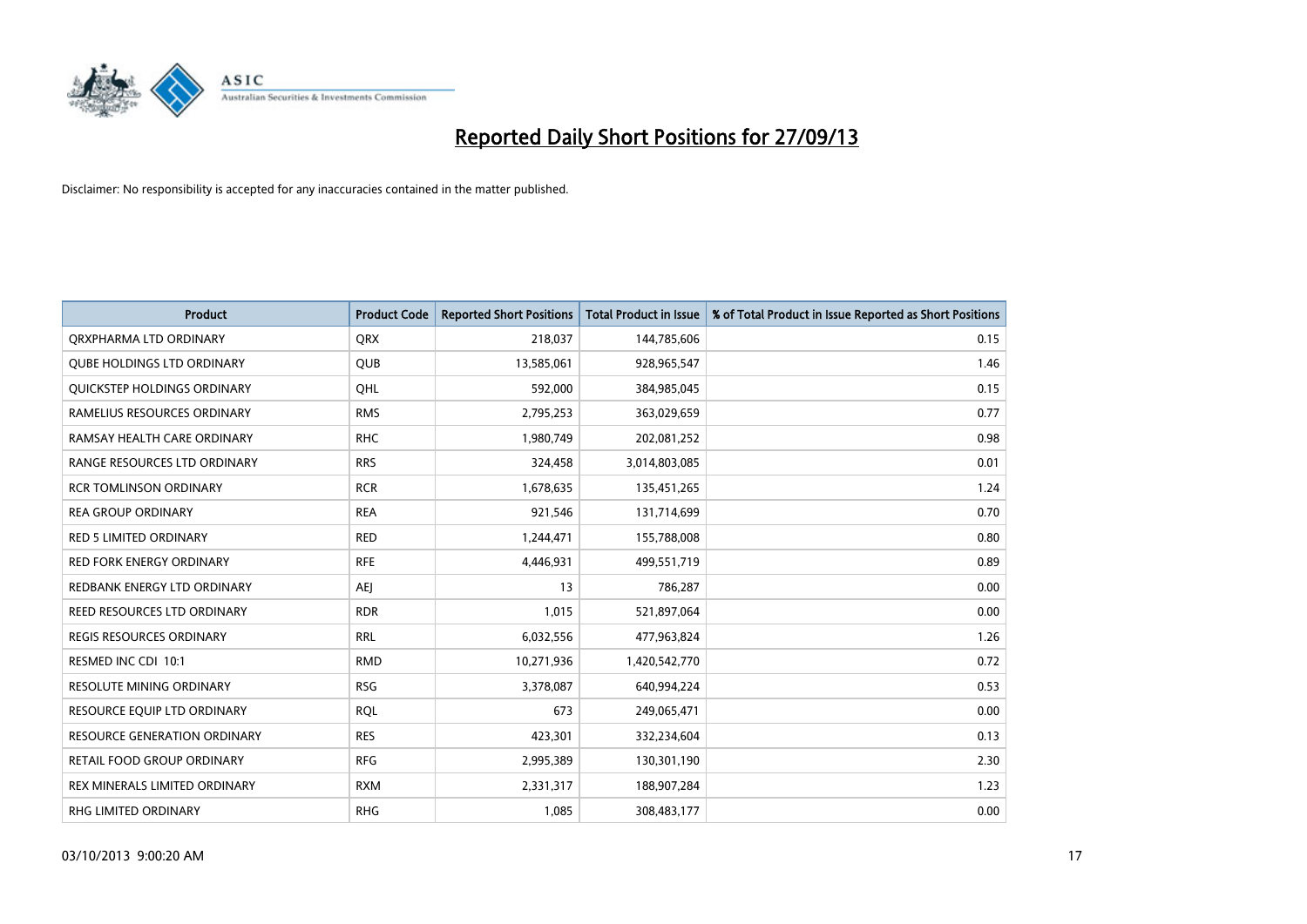

| <b>Product</b>                               | <b>Product Code</b> | <b>Reported Short Positions</b> | <b>Total Product in Issue</b> | % of Total Product in Issue Reported as Short Positions |
|----------------------------------------------|---------------------|---------------------------------|-------------------------------|---------------------------------------------------------|
| <b>RIALTO ENERGY ORDINARY</b>                | <b>RIA</b>          | 41                              | 1,155,765,100                 | 0.00                                                    |
| RIDLEY CORPORATION ORDINARY                  | <b>RIC</b>          | 371,289                         | 307,817,071                   | 0.12                                                    |
| RIO TINTO LIMITED ORDINARY                   | <b>RIO</b>          | 6,205,309                       | 435,758,720                   | 1.42                                                    |
| ROBUST RESOURCES ORDINARY                    | <b>ROL</b>          | 244                             | 102,830,646                   | 0.00                                                    |
| ROC OIL COMPANY ORDINARY                     | <b>ROC</b>          | 1,315,008                       | 683,235,552                   | 0.19                                                    |
| SAI GLOBAL LIMITED ORDINARY                  | SAI                 | 6,953,829                       | 210,662,827                   | 3.30                                                    |
| SALMAT LIMITED ORDINARY                      | <b>SLM</b>          | 998                             | 159,812,799                   | 0.00                                                    |
| SAMSON OIL & GAS LTD ORDINARY                | SSN                 | 2,082,000                       | 2,547,617,329                 | 0.08                                                    |
| SANDFIRE RESOURCES ORDINARY                  | <b>SFR</b>          | 2,929,146                       | 155,640,968                   | 1.88                                                    |
| SANTOS LTD ORDINARY                          | <b>STO</b>          | 8,110,082                       | 965,693,390                   | 0.84                                                    |
| SARACEN MINERAL ORDINARY                     | SAR                 | 7,342,309                       | 595,263,186                   | 1.23                                                    |
| <b>SCA PROPERTY GROUP STAPLED SECURITIES</b> | <b>SCP</b>          | 34,899,469                      | 642,417,140                   | 5.43                                                    |
| SEDGMAN LIMITED ORDINARY                     | <b>SDM</b>          | 369,158                         | 223,224,636                   | 0.17                                                    |
| SEEK LIMITED ORDINARY                        | <b>SEK</b>          | 16,438,930                      | 339,014,316                   | 4.85                                                    |
| SELECT HARVESTS ORDINARY                     | SHV                 | 201,666                         | 57,462,851                    | 0.35                                                    |
| SENEX ENERGY LIMITED ORDINARY                | SXY                 | 6,140,311                       | 1,142,010,350                 | 0.54                                                    |
| SERVICE STREAM ORDINARY                      | SSM                 | 100                             | 283,418,867                   | 0.00                                                    |
| SEVEN GROUP HOLDINGS ORDINARY                | <b>SVW</b>          | 5,064,937                       | 308,160,281                   | 1.64                                                    |
| SEVEN WEST MEDIA LTD ORDINARY                | <b>SWM</b>          | 5,283,250                       | 999,160,872                   | 0.53                                                    |
| SIGMA PHARMACEUTICAL ORDINARY                | <b>SIP</b>          | 2,874,949                       | 1,126,618,419                 | 0.26                                                    |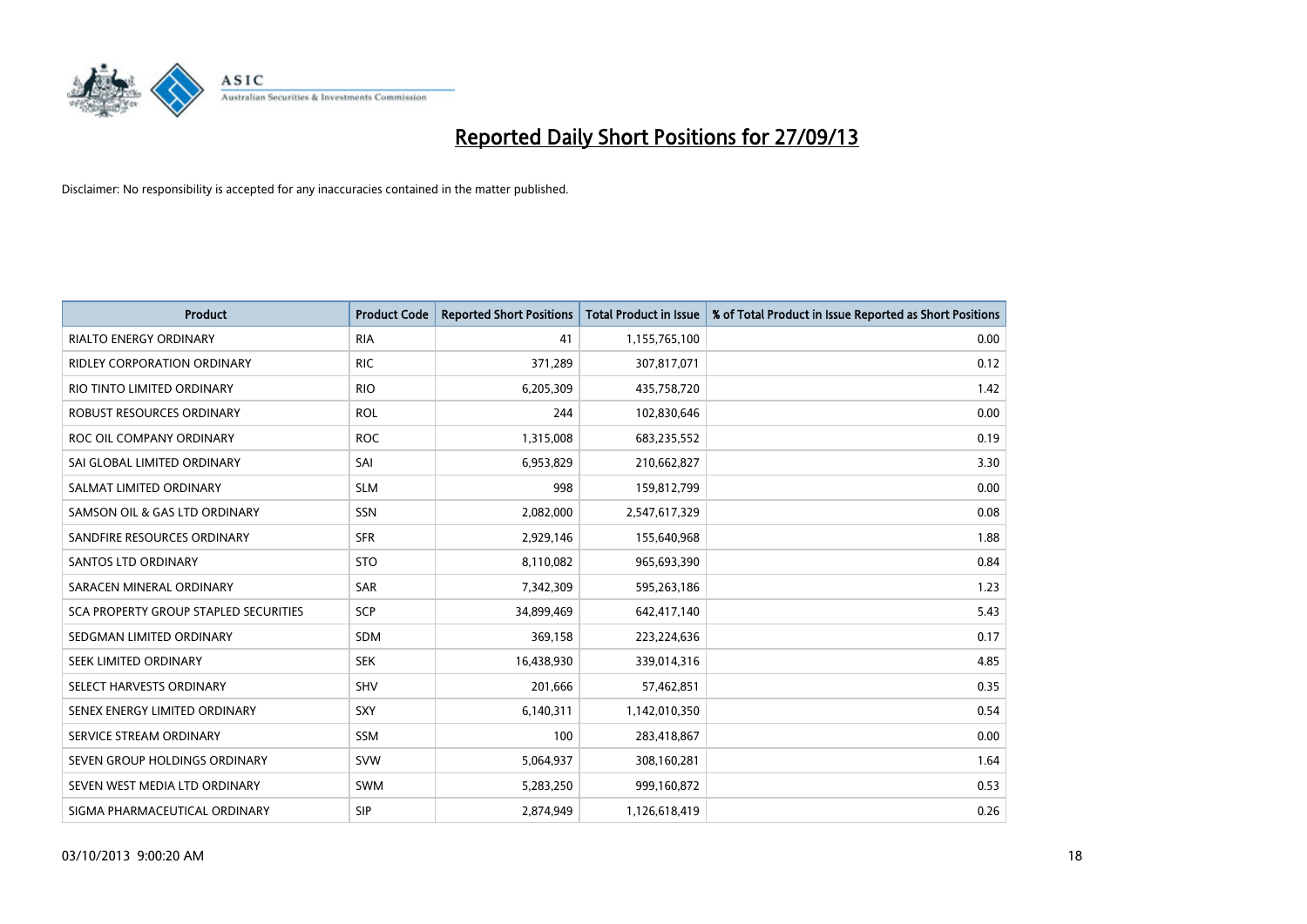

| <b>Product</b>                           | <b>Product Code</b> | <b>Reported Short Positions</b> | <b>Total Product in Issue</b> | % of Total Product in Issue Reported as Short Positions |
|------------------------------------------|---------------------|---------------------------------|-------------------------------|---------------------------------------------------------|
| SILEX SYSTEMS ORDINARY                   | <b>SLX</b>          | 2,572,983                       | 170,249,150                   | 1.51                                                    |
| SILVER CHEF LIMITED ORDINARY             | <b>SIV</b>          | 77,893                          | 29,252,721                    | 0.27                                                    |
| SILVER LAKE RESOURCE ORDINARY            | <b>SLR</b>          | 10,656,422                      | 434,988,914                   | 2.45                                                    |
| SIMS METAL MGMT LTD ORDINARY             | SGM                 | 9,048,069                       | 204,335,628                   | 4.43                                                    |
| SINGAPORE TELECOMM. CHESS DEPOSITARY INT | SGT                 | 637,602                         | 169,358,656                   | 0.38                                                    |
| SIRIUS RESOURCES NL ORDINARY             | <b>SIR</b>          | 4,459,494                       | 227,020,167                   | 1.96                                                    |
| SIRTEX MEDICAL ORDINARY                  | <b>SRX</b>          | 310,075                         | 56,100,311                    | 0.55                                                    |
| SKILLED GROUP LTD ORDINARY               | <b>SKE</b>          | 5,567,546                       | 233,533,526                   | 2.38                                                    |
| <b>SKY NETWORK ORDINARY</b>              | <b>SKT</b>          | 684,270                         | 389,139,785                   | 0.18                                                    |
| SKYCITY ENT GRP LTD ORDINARY             | <b>SKC</b>          | 733,178                         | 576,958,340                   | 0.13                                                    |
| <b>SLATER &amp; GORDON ORDINARY</b>      | SGH                 | 394,820                         | 196,809,265                   | 0.20                                                    |
| SMS MANAGEMENT, ORDINARY                 | <b>SMX</b>          | 1,905,715                       | 70,099,763                    | 2.72                                                    |
| SONIC HEALTHCARE ORDINARY                | <b>SHL</b>          | 5,187,406                       | 400,152,056                   | 1.30                                                    |
| SOUL PATTINSON (W.H) ORDINARY            | SOL                 | 99,202                          | 239,395,320                   | 0.04                                                    |
| SP AUSNET STAPLED SECURITIES             | <b>SPN</b>          | 33,706,017                      | 3,376,325,523                 | 1.00                                                    |
| SPARK INFRASTRUCTURE STAPLED NOTE & UNIT | SKI                 | 44,657,214                      | 1,326,734,264                 | 3.37                                                    |
| SPDR 200 FUND ETF UNITS                  | <b>STW</b>          | 78,117                          | 44,278,688                    | 0.18                                                    |
| SPECIALTY FASHION ORDINARY               | <b>SFH</b>          | 60,706                          | 192,236,121                   | 0.03                                                    |
| ST BARBARA LIMITED ORDINARY              | <b>SBM</b>          | 7,123,854                       | 488,074,077                   | 1.46                                                    |
| STARPHARMA HOLDINGS ORDINARY             | SPL                 | 16,684,361                      | 283,964,948                   | 5.88                                                    |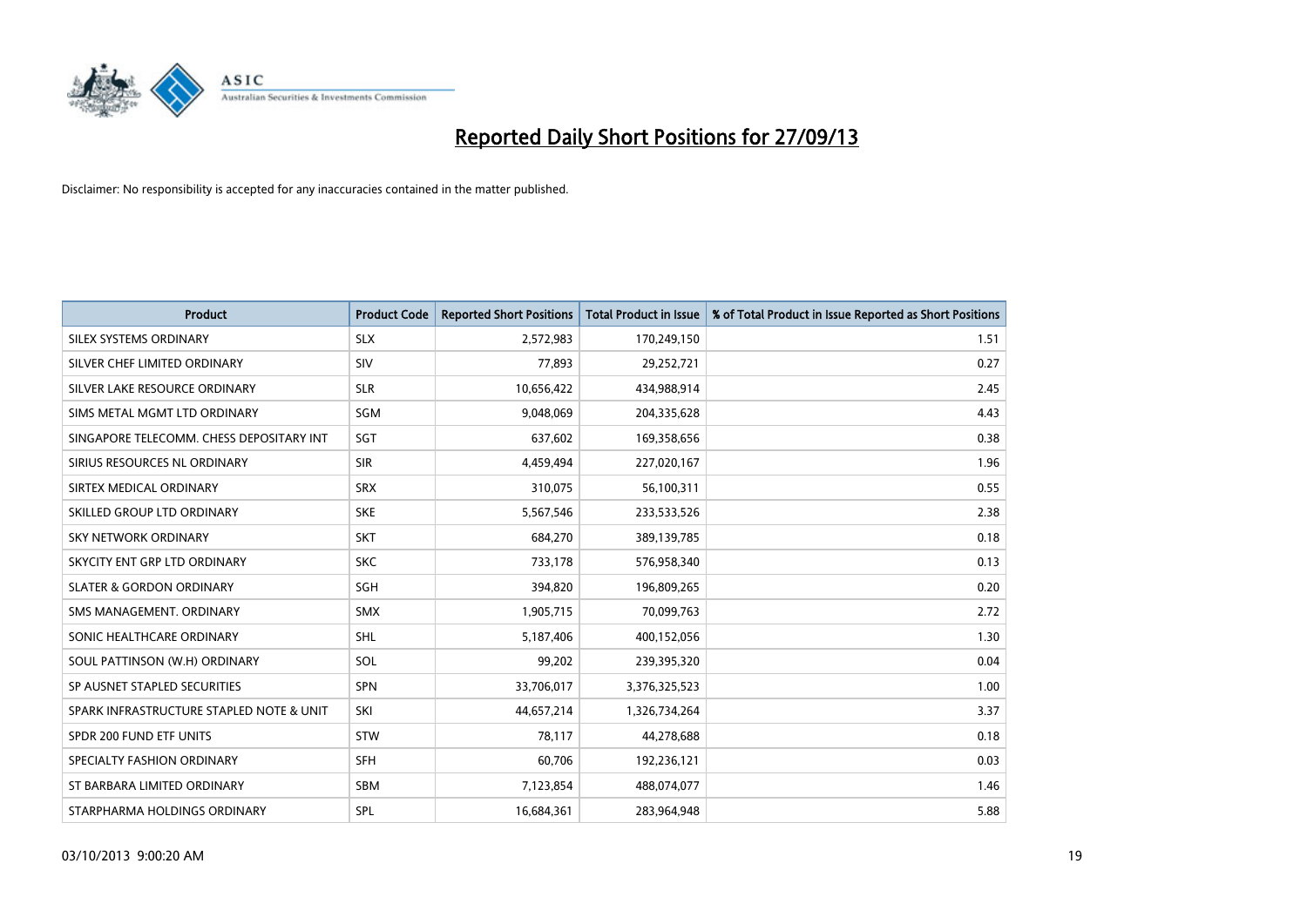

| <b>Product</b>                       | <b>Product Code</b> | <b>Reported Short Positions</b> | <b>Total Product in Issue</b> | % of Total Product in Issue Reported as Short Positions |
|--------------------------------------|---------------------|---------------------------------|-------------------------------|---------------------------------------------------------|
| STEADFAST GROUP LTD ORDINARY         | <b>SDF</b>          | 186,661                         | 500,873,408                   | 0.04                                                    |
| STHN CROSS MEDIA ORDINARY            | <b>SXL</b>          | 8,339,616                       | 705,099,800                   | 1.18                                                    |
| STOCKLAND UNITS/ORD STAPLED          | SGP                 | 12,923,575                      | 2,305,750,747                 | 0.56                                                    |
| STRAITS RES LTD. ORDINARY            | SRO                 | 31,522                          | 1,164,150,159                 | 0.00                                                    |
| STRIKE ENERGY LTD ORDINARY           | <b>STX</b>          | 2,697                           | 706,519,664                   | 0.00                                                    |
| STW COMMUNICATIONS ORDINARY          | SGN                 | 3,777,234                       | 403,828,512                   | 0.94                                                    |
| SUNCORP GROUP LTD ORDINARY           | <b>SUN</b>          | 4,398,047                       | 1,286,600,980                 | 0.34                                                    |
| SUNDANCE ENERGY ORDINARY             | <b>SEA</b>          | 159,046                         | 462,611,982                   | 0.03                                                    |
| SUNDANCE RESOURCES ORDINARY          | <b>SDL</b>          | 48,928,018                      | 3,072,110,985                 | 1.59                                                    |
| SUNLAND GROUP LTD ORDINARY           | <b>SDG</b>          | 30,216                          | 181,710,087                   | 0.02                                                    |
| SUPER RET REP LTD ORDINARY           | <b>SUL</b>          | 1,426,241                       | 196,731,620                   | 0.72                                                    |
| SWICK MINING ORDINARY                | <b>SWK</b>          | 1,000,000                       | 216,690,473                   | 0.46                                                    |
| SYD AIRPORT STAPLED US PROHIBIT.     | <b>SYD</b>          | 22,530,533                      | 2,194,322,759                 | 1.03                                                    |
| SYRAH RESOURCES ORDINARY             | <b>SYR</b>          | 2,498,062                       | 147,867,623                   | 1.69                                                    |
| <b>TABCORP HOLDINGS LTD ORDINARY</b> | <b>TAH</b>          | 18,280,288                      | 754,274,706                   | 2.42                                                    |
| TANAMI GOLD NL ORDINARY              | <b>TAM</b>          | 41                              | 587,548,523                   | 0.00                                                    |
| TAP OIL LIMITED ORDINARY             | <b>TAP</b>          | 101,656                         | 241,608,606                   | 0.04                                                    |
| TASSAL GROUP LIMITED ORDINARY        | <b>TGR</b>          | 350,910                         | 146,507,029                   | 0.24                                                    |
| <b>TATTS GROUP LTD ORDINARY</b>      | <b>TTS</b>          | 11,957,768                      | 1,402,714,027                 | 0.85                                                    |
| <b>TELECOM CORPORATION ORDINARY</b>  | <b>TEL</b>          | 7,307,331                       | 1,817,238,564                 | 0.40                                                    |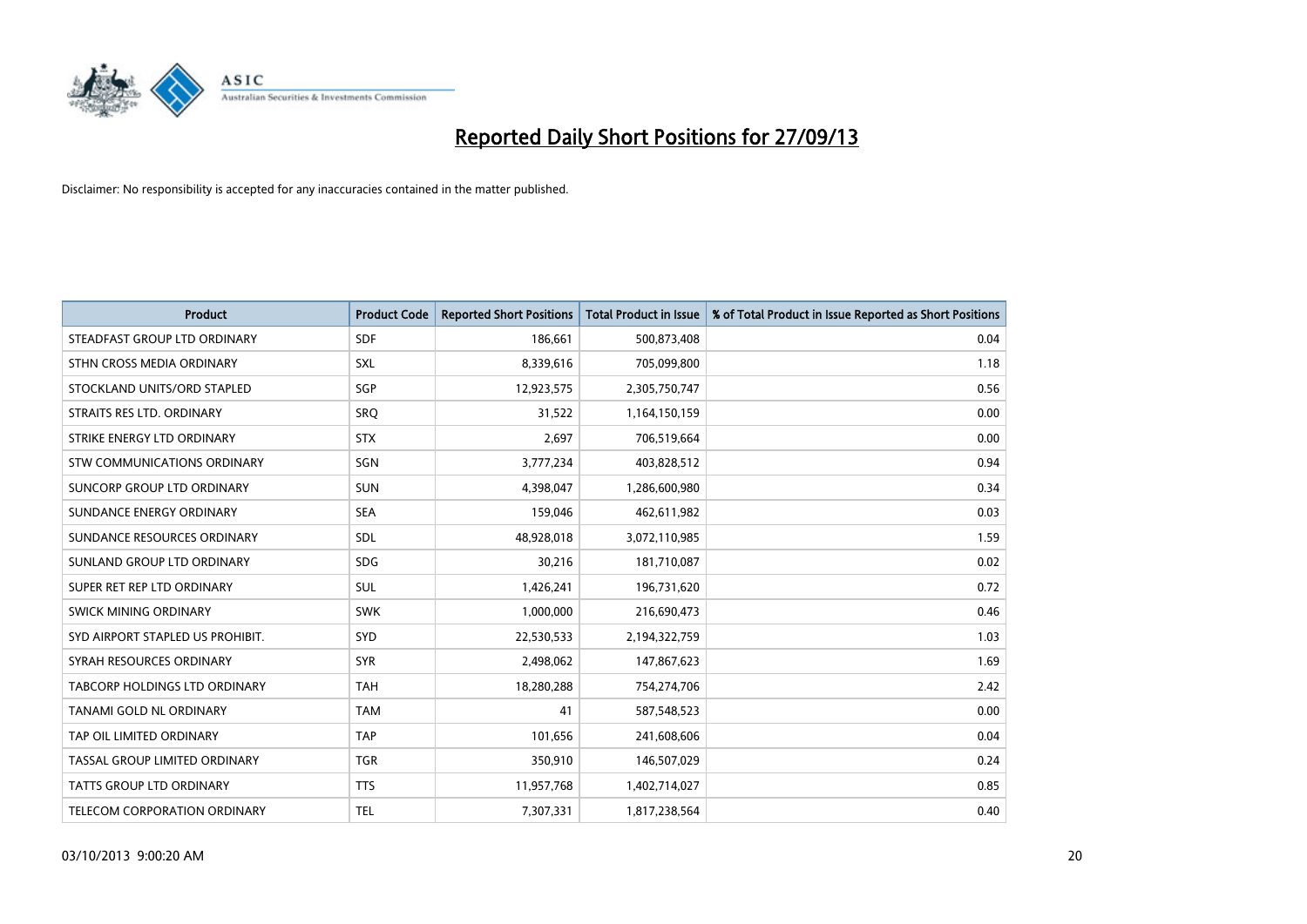

| <b>Product</b>                        | <b>Product Code</b> | <b>Reported Short Positions</b> | <b>Total Product in Issue</b> | % of Total Product in Issue Reported as Short Positions |
|---------------------------------------|---------------------|---------------------------------|-------------------------------|---------------------------------------------------------|
| <b>TELSTRA CORPORATION, ORDINARY</b>  | <b>TLS</b>          | 12,931,240                      | 12,443,074,357                | 0.10                                                    |
| TEN NETWORK HOLDINGS ORDINARY         | <b>TEN</b>          | 133,047,500                     | 2,586,970,845                 | 5.14                                                    |
| TERANGA GOLD CORP CDI 1:1             | <b>TGZ</b>          | 838,781                         | 174,196,016                   | 0.48                                                    |
| THE REJECT SHOP ORDINARY              | <b>TRS</b>          | 1,810,358                       | 28,826,248                    | 6.28                                                    |
| THORN GROUP LIMITED ORDINARY          | <b>TGA</b>          | 60,737                          | 148,897,155                   | 0.04                                                    |
| <b>TIGER RESOURCES ORDINARY</b>       | <b>TGS</b>          | 2,177,122                       | 674,770,269                   | 0.32                                                    |
| TOLL HOLDINGS LTD ORDINARY            | <b>TOL</b>          | 25,470,113                      | 717,133,875                   | 3.55                                                    |
| TORO ENERGY LIMITED ORDINARY          | <b>TOE</b>          | 7,323                           | 1,041,936,676                 | 0.00                                                    |
| TOX FREE SOLUTIONS ORDINARY           | <b>TOX</b>          | 1,169,300                       | 132,519,859                   | 0.88                                                    |
| TPG TELECOM LIMITED ORDINARY          | <b>TPM</b>          | 2,270,076                       | 793,808,141                   | 0.29                                                    |
| TRADE ME GROUP ORDINARY               | <b>TME</b>          | 360,793                         | 396,032,974                   | 0.09                                                    |
| TRANSFIELD SERVICES ORDINARY          | <b>TSE</b>          | 49,664,624                      | 512,457,716                   | 9.69                                                    |
| TRANSPACIFIC INDUST. ORDINARY         | <b>TPI</b>          | 17,203,215                      | 1,578,563,490                 | 1.09                                                    |
| TRANSPACIFIC SPS NON-CUM SETUP PREF.  | <b>TPAPA</b>        | 49                              | 2,500,000                     | 0.00                                                    |
| TRANSURBAN GROUP TRIPLE STAPLED SEC.  | TCL                 | 4,896,461                       | 1,485,500,376                 | 0.33                                                    |
| TREASURY GROUP ORDINARY               | <b>TRG</b>          | 30,769                          | 23,070,755                    | 0.13                                                    |
| TREASURY WINE ESTATE ORDINARY         | <b>TWE</b>          | 20,726,162                      | 647,227,144                   | 3.20                                                    |
| TROY RESOURCES LTD ORDINARY           | <b>TRY</b>          | 1,102,357                       | 167,730,292                   | 0.66                                                    |
| TWENTY-FIRST FOX INC A NON-VOTING CDI | <b>FOXLV</b>        | 1,278,167                       | 1,613,992,341                 | 0.08                                                    |
| TWENTY-FIRST FOX INC B VOTING CDI     | <b>FOX</b>          | 369,621                         | 1,112,242,654                 | 0.03                                                    |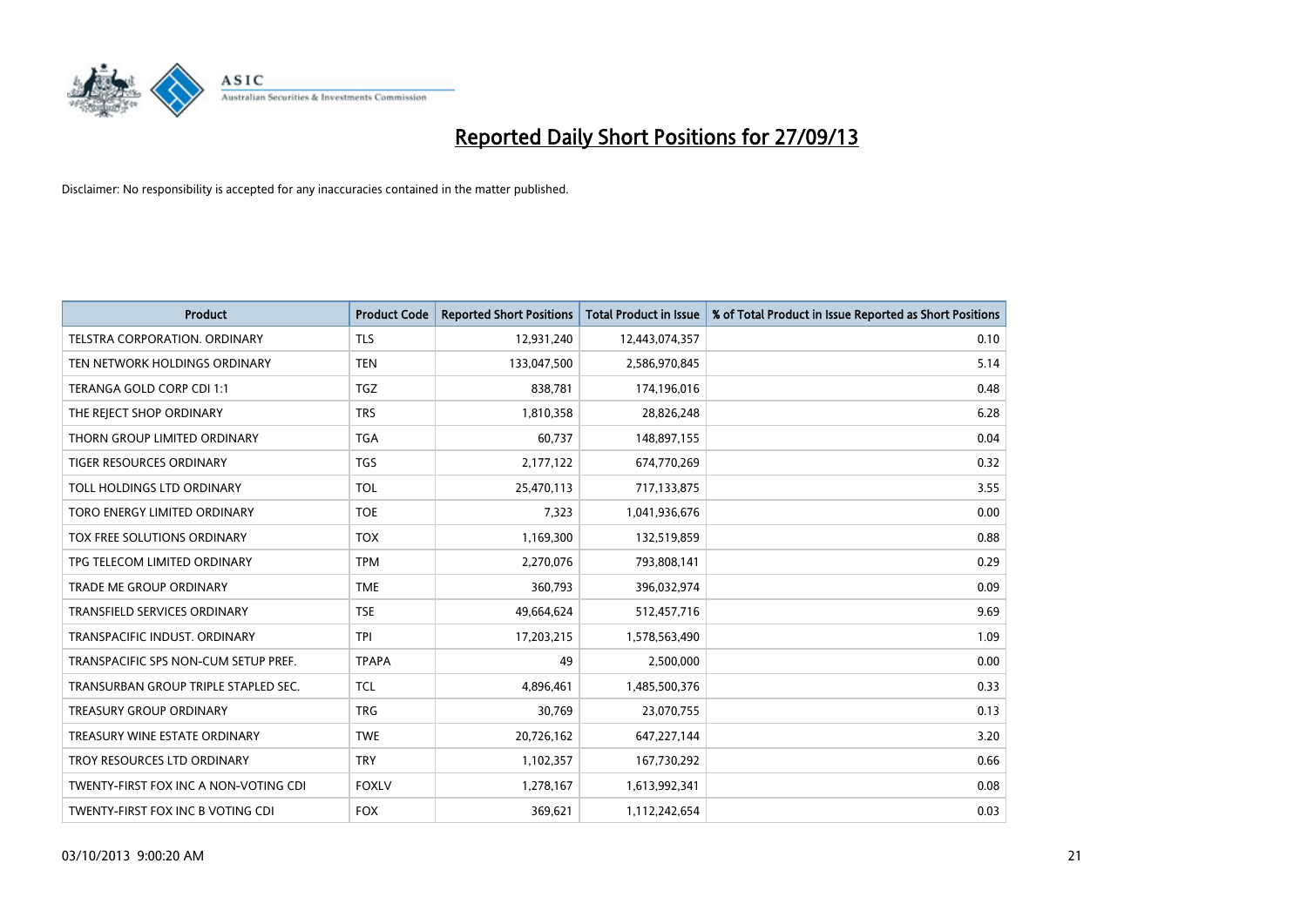

| <b>Product</b>                         | <b>Product Code</b> | <b>Reported Short Positions</b> | <b>Total Product in Issue</b> | % of Total Product in Issue Reported as Short Positions |
|----------------------------------------|---------------------|---------------------------------|-------------------------------|---------------------------------------------------------|
| <b>UGL LIMITED ORDINARY</b>            | UGL                 | 20,822,564                      | 166,511,240                   | 12.51                                                   |
| UNILIFE CORPORATION CDI 6:1            | <b>UNS</b>          | 7,954                           | 275,763,432                   | 0.00                                                    |
| UXC LIMITED ORDINARY                   | <b>UXC</b>          | 83,000                          | 308,906,770                   | 0.03                                                    |
| VILLA WORLD LTD, ORDINARY              | <b>VLW</b>          | 23,100                          | 80,038,863                    | 0.03                                                    |
| <b>VILLAGE ROADSHOW LTD ORDINARY</b>   | <b>VRL</b>          | 326,299                         | 159,486,203                   | 0.20                                                    |
| <b>VIRGIN AUS HLDG LTD ORDINARY</b>    | <b>VAH</b>          | 150,347,809                     | 2,589,840,317                 | 5.81                                                    |
| <b>VIRTUS HEALTH LTD ORDINARY</b>      | <b>VRT</b>          | 96.708                          | 79,536,601                    | 0.12                                                    |
| <b>VISION EYE INSTITUTE ORDINARY</b>   | <b>VEI</b>          | 216,919                         | 160,284,112                   | 0.14                                                    |
| WEBIET LIMITED ORDINARY                | <b>WEB</b>          | 2,197,123                       | 79,397,959                    | 2.77                                                    |
| WESFARMERS LIMITED ORDINARY            | <b>WES</b>          | 28,177,465                      | 1,006,677,196                 | 2.80                                                    |
| WESFARMERS LIMITED PARTIALLY PROTECTED | <b>WESN</b>         | 187,516                         | 150,516,402                   | 0.12                                                    |
| <b>WESTERN AREAS LTD ORDINARY</b>      | <b>WSA</b>          | 21,000,762                      | 196,862,806                   | 10.67                                                   |
| WESTERN DESERT RES. ORDINARY           | <b>WDR</b>          | 3,432,552                       | 392,768,317                   | 0.87                                                    |
| WESTFIELD GROUP ORD/UNIT STAPLED SEC   | <b>WDC</b>          | 9,947,696                       | 2,168,299,076                 | 0.46                                                    |
| WESTFIELD RETAIL TST UNIT STAPLED      | <b>WRT</b>          | 11,903,243                      | 2,995,945,800                 | 0.40                                                    |
| <b>WESTPAC BANKING CORP ORDINARY</b>   | <b>WBC</b>          | 25,456,944                      | 3,103,729,084                 | 0.82                                                    |
| WHITE ENERGY COMPANY ORDINARY          | <b>WEC</b>          | 464                             | 322,974,494                   | 0.00                                                    |
| WHITEHAVEN COAL ORDINARY               | <b>WHC</b>          | 79,384,452                      | 1,025,692,710                 | 7.74                                                    |
| WIDE BAY AUST LTD ORDINARY             | <b>WBB</b>          | 7,339                           | 36,238,600                    | 0.02                                                    |
| WINDIMURRA VANADIUM ORDINARY           | <b>WVL</b>          | 20,461                          | 19,284,366                    | 0.11                                                    |